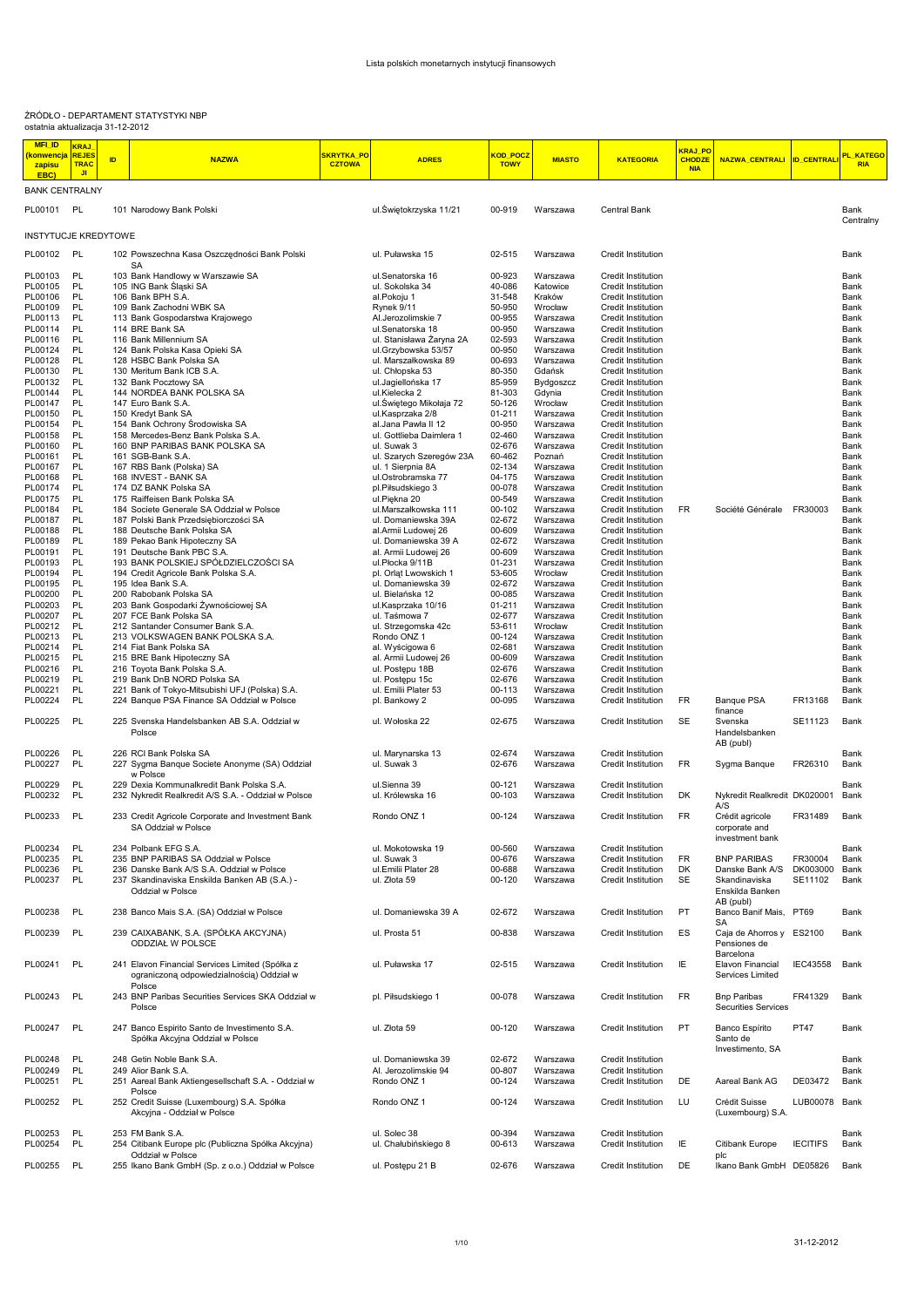| <b>MFI_ID</b><br><mark>konwencja  </mark> REJES<br>zapisu | <b>KRAJ</b><br><b>TRAC</b> | ID | <b>NAZWA</b>                                                                                      | SKRYTKA PO<br><b>CZTOWA</b> | <b>ADRES</b>                              | KOD POCZ<br><b>TOWY</b> | <b>MIASTO</b>                | <b>KATEGORIA</b>                         | KRAJ PO<br><b>CHODZE</b><br><b>NIA</b> | NAZWA_CENTRALI  ID_CENTRALI                                                                               |               | PL KATEGO<br><b>RIA</b> |
|-----------------------------------------------------------|----------------------------|----|---------------------------------------------------------------------------------------------------|-----------------------------|-------------------------------------------|-------------------------|------------------------------|------------------------------------------|----------------------------------------|-----------------------------------------------------------------------------------------------------------|---------------|-------------------------|
| EBC)<br>PL00256                                           | J <sub>1</sub><br>PL       |    | 256 Nordea Bank AB S.A. Oddział w Polsce                                                          |                             | Al. Marszałka Edwarda                     | 93-281                  | Łódź                         | Credit Institution                       | <b>SE</b>                              | Nordea Bank AB                                                                                            | SE11145       | Bank                    |
| PL00260                                                   | PL                         |    | 260 Bank of China (Luxembourg) S.A. Spółka<br>Akcyjna Oddział w Polsce                            |                             | Smigłego-Rydza 20<br>ul. Zielna 41/43     | 00-108                  | Warszawa                     | Credit Institution                       | LU                                     | (publ)<br>Bank of China<br>(Luxembourg) S.A.                                                              | LUB00222 Bank |                         |
| PL00262                                                   | PL                         |    | 262 Industrial and Commercial Bank of China<br>(Europe) S.A. (Spółka Akcyjna) Oddział w<br>Polsce |                             | pl. Trzech Krzyży 18                      | 00-499                  | Warszawa                     | Credit Institution                       | LU                                     | Industrial and<br><b>Commercial Bank</b><br>of China (Europe)<br>S.A., en abrégé<br>ICBC (Europe)<br>S.A. | LUB00348 Bank |                         |
| PL08001                                                   | PL                         |    | 8001 Bank Spółdzielczy w Otwocku                                                                  |                             | ul.Kołłataja 1B                           | 05-400                  | Otwock                       | Credit Institution                       |                                        |                                                                                                           |               | Bank                    |
| PL08002<br>PL08003                                        | PL<br>PL                   |    | 8002 Bank Spółdzielczy w Piasecznie<br>8003 Mazovia Bank Spółdzielczy                             |                             | ul.Kościuszki 23<br>ul. Pijarska 25       | 05-500<br>05-530        | Piaseczno<br>Góra Kalwaria   | Credit Institution<br>Credit Institution |                                        |                                                                                                           |               | Bank<br>Bank            |
| PL08004                                                   | PL                         |    | 8004 Bank Spółdzielczy w Raszynie                                                                 |                             | al.Krakowska 72                           | 05-090                  | Raszyn                       | Credit Institution                       |                                        |                                                                                                           |               | Bank                    |
| PL08006<br>PL08008                                        | <b>PL</b><br>PL            |    | 8006 Spółdzielczy Bank Rzemiosła i Rolnictwa<br>8008 Bank Spółdzielczy w Tarczynie                |                             | ul.Waska 18<br>ul.Stępkowskiego 4         | 05-200<br>05-555        | Wołomin<br>Tarczyn           | Credit Institution<br>Credit Institution |                                        |                                                                                                           |               | Bank<br>Bank            |
| PL08009                                                   | PL                         |    | 8009 Mazowiecki Bank Spółdzielczy w Łomiankach                                                    |                             | ul.Szpitalna 8                            | 05-092                  | Łomianki                     | Credit Institution                       |                                        |                                                                                                           |               | Bank                    |
| PL08011                                                   | PL                         |    | 8011 Bank Spółdzielczy w Nowym Dworze<br>Mazowieckim                                              |                             | ul.Słowackiego 8                          | 05-100                  | Nowy Dwór<br>Mazowiecki      | Credit Institution                       |                                        |                                                                                                           |               | Bank                    |
| PL08013                                                   | PL                         |    | 8013 Bank Spółdzielczy w Legionowie                                                               |                             | Rynek 4                                   | 05-120                  | Legionowo                    | Credit Institution                       |                                        |                                                                                                           |               | Bank                    |
| PL08015<br>PL08016                                        | PL<br>PL                   |    | 8015 Warszawski Bank Spółdzielczy<br>8016 Bank Spółdzielczy w Pruszkowie                          |                             | ul. Fieldorfa 5A<br>ul.Bolesława Prusa 88 | 03-984<br>05-800        | Warszawa<br>Pruszków         | Credit Institution<br>Credit Institution |                                        |                                                                                                           |               | Bank<br>Bank            |
| PL08017                                                   | PL                         |    | 8017 Bank Spółdzielczy w Nadarzynie                                                               |                             | pl. Poniatowskiego 5A                     | 05-830                  | Nadarzyn                     | Credit Institution                       |                                        |                                                                                                           |               | Bank                    |
| PL08019<br>PL08022                                        | PL<br>PL                   |    | 8019 Bank Spółdzielczy w Halinowie<br>8022 Bank Spółdzielczy w Lesznowoli                         |                             | ul.Piłsudskiego 36<br>ul. Słoneczna 223   | 05-074<br>05-506        | Halinów<br>Lesznowola        | Credit Institution<br>Credit Institution |                                        |                                                                                                           |               | Bank<br>Bank            |
| PL08023                                                   | PL                         |    | 8023 Bank Spółdzielczy w Karczewie                                                                |                             | ul.Kościelna 59                           | 05-480                  | Karczew                      | Credit Institution                       |                                        |                                                                                                           |               | Bank                    |
| PL08025                                                   | PL                         |    | 8025 Bank Spółdzielczy w Białej Podlaskiej                                                        |                             | ul.Moniuszki 10                           | 21-500                  | Biała Podlaska               | Credit Institution                       |                                        |                                                                                                           |               | Bank                    |
| PL08034<br>PL08035                                        | PL<br>PL                   |    | 8034 Bank Spółdzielczy w Konstantynowie<br>8035 Bank Spółdzielczy w Kornicy                       |                             | ul. Janowska 27<br>Kornica 19A            | 21-543<br>08-205        | Konstantynów<br>Kornica      | Credit Institution<br>Credit Institution |                                        |                                                                                                           |               | Bank<br>Bank            |
| PL08037                                                   | PL                         |    | 8037 Bank Spółdzielczy w Łomazach                                                                 |                             | pl.Jaqielloński 7                         | 21-532                  | Łomazy                       | Credit Institution                       |                                        |                                                                                                           |               | Bank                    |
| PL08038                                                   | PL                         |    | 8038 Bank Spółdzielczy w Łosicach                                                                 |                             | ul.Bialska 6                              | 08-200                  | Łosice                       | Credit Institution                       |                                        |                                                                                                           |               | Bank                    |
| PL08039                                                   | PL                         |    | 8039 Bank Spółdzielczy w Międzyrzecu Podlaskim                                                    |                             | ul.Warszawska 22                          | 21-560                  | Międzyrzec<br>Podlaski       | Credit Institution                       |                                        |                                                                                                           |               | Bank                    |
| PL08042<br>PL08044                                        | PL<br>PL                   |    | 8042 Bank Spółdzielczy w Parczewie<br>8044 Bank Spółdzielczy w Platerowie                         |                             | ul.Kościelna 27<br>ul.3 Maja 20           | 21-200<br>08-210        | Parczew<br>Platerów          | Credit Institution<br>Credit Institution |                                        |                                                                                                           |               | Bank<br>Bank            |
| PL08046                                                   | PL                         |    | 8046 Bank Spółdzielczy w Radzyniu Podlaskim                                                       |                             | ul.Ostrowiecka 35                         | 21-300                  | Radzyń<br>Podlaski           | Credit Institution                       |                                        |                                                                                                           |               | Bank                    |
| PL08048                                                   | PL                         |    | 8048 Bank Spółdzielczy w Sarnakach                                                                |                             | ul.Kolejowa 2                             | 08-220                  | Sarnaki                      | Credit Institution                       |                                        |                                                                                                           |               | Bank                    |
| PL08055                                                   | PL                         |    | 8055 Bank Spółdzielczy w Wisznicach                                                               |                             | Rynek 13                                  | 21-580                  | Wisznice                     | Credit Institution                       |                                        |                                                                                                           |               | Bank                    |
| PL08060<br>PL08061                                        | PL<br>PL                   |    | 8060 Bank Spółdzielczy w Białymstoku<br>8061 Bank Spółdzielczy w Bielsku Podlaskim                |                             | ul.Zamenhofa 4<br>ul.3 Maja 14            | 15-435<br>17-100        | Białystok<br>Bielsk Podlaski | Credit Institution<br>Credit Institution |                                        |                                                                                                           |               | Bank<br>Bank            |
| PL08063                                                   | PL                         |    | 8063 Bank Spółdzielczy w Brańsku                                                                  |                             | ul.Kościuszki 2A                          | 17-120                  | Brańsk                       | Credit Institution                       |                                        |                                                                                                           |               | Bank                    |
| PL08071                                                   | PL                         |    | 8071 Bank Spółdzielczy w Hajnówce                                                                 |                             | ul.Piłsudskiego 12                        | 17-200                  | Hajnówka                     | Credit Institution                       |                                        |                                                                                                           |               | Bank                    |
| PL08074<br>PL08076                                        | PL<br>PL                   |    | 8074 Bank Spółdzielczy w Juchnowcu Górnym                                                         |                             | ul. Białostocka 4                         | 16-061<br>19-120        | Juchnowiec<br>Górny          | Credit Institution                       |                                        |                                                                                                           |               | Bank                    |
| PL08077                                                   | PL                         |    | 8076 Podlaski Bank Spółdzielczy w Knyszynie<br>8077 Bank Spółdzielczy w Korycinie                 |                             | ul.Jagiellońska 2<br>Rynek 11             | 16-140                  | Knyszyn<br>Korycin           | Credit Institution<br>Credit Institution |                                        |                                                                                                           |               | Bank<br>Bank            |
| PL08081                                                   | PL                         |    | 8081 Bank Spółdzielczy w Łapach                                                                   |                             | ul.Gen.Sikorskiego 80                     | 18-100                  | Łapy                         | Credit Institution                       |                                        |                                                                                                           |               | Bank                    |
| PL08085<br>PL08086                                        | PL<br>PL                   |    | 8085 Bank Spółdzielczy w Mońkach<br>8086 Bank Spółdzielczy w Narwi                                |                             | ul.Wyzwolenia 13<br>ul.Dąbrowskiego 1     | 19-100<br>17-210        | Mońki<br>Narew               | Credit Institution<br>Credit Institution |                                        |                                                                                                           |               | Bank<br>Bank            |
| PL08092                                                   | PL                         |    | 8092 Bank Spółdzielczy w Siemiatyczach                                                            |                             | ul.Drohiczyńska 8                         | 17-300                  | Siemiatycze                  | Credit Institution                       |                                        |                                                                                                           |               | Bank                    |
| PL08093                                                   | PL                         |    | 8093 Bank Spółdzielczy w Sokółce                                                                  |                             | ul.Sciegiennego 16                        | 16-100                  | Sokółka                      | Credit Institution                       |                                        |                                                                                                           |               | Bank                    |
| PL08094<br>PL08099                                        | PL<br>PL                   |    | 8094 Bank Spółdzielczy w Suchowoli<br>8099 Podlasko-Mazurski Bank Spółdzielczy w                  |                             | pl.Kościuszki 1<br>ul. Surażska 2         | 16-150<br>16-060        | Suchowola<br>Zabłudów        | Credit Institution<br>Credit Institution |                                        |                                                                                                           |               | Bank<br>Bank            |
| PL08110                                                   | PL                         |    | Zabłudowie<br>8110 ABS Bank Spółdzielczy                                                          |                             | ul. Krakowska 112                         | 34-120                  | Andrychów                    | Credit Institution                       |                                        |                                                                                                           |               | Bank                    |
| PL08111                                                   | PL                         |    | 8111 Beskidzki Bank Spółdzielczy                                                                  |                             | ul. Komorowicka 272                       | 43-346                  | Bielsko-Biała                | <b>Credit Institution</b>                |                                        |                                                                                                           |               | Bank                    |
| PL08112<br>PL08113                                        | PL<br>PL                   |    | 8112 Bank Spółdzielczy w Brzeźnicy<br>8113 Bank Spółdzielczy w Cieszynie                          |                             | Brzeźnica 36<br>ul.Kochanowskiego 4       | 34-114<br>43-400        | Brzeźnica<br>Cieszyn         | Credit Institution<br>Credit Institution |                                        |                                                                                                           |               | Bank<br>Bank            |
| PL08117                                                   | PL                         |    | 8117 Bank Spółdzielczy w Jasienicy                                                                |                             | ul.Strumieńska 894A                       | 43-385                  | Jasienica                    | Credit Institution                       |                                        |                                                                                                           |               | Bank                    |
| PL08118<br>PL08119                                        | PL<br>PL                   |    | 8118 Bank Spółdzielczy w Jeleśni<br>8119 Bank Spółdzielczy w Kalwarii Zebrzydowskiej              |                             | ul. Żywiecka 8<br>ul.Jagiellońska 2       | 34-340<br>34-130        | Jeleśnia<br>Kalwaria         | Credit Institution<br>Credit Institution |                                        |                                                                                                           |               | Bank<br>Bank            |
| PL08120                                                   | <b>PL</b>                  |    | 8120 Bank Spółdzielczy w Ketach                                                                   |                             | ul. Jana III Sobieskiego 16               | 32-650                  | Zebrzydowska<br>Kęty         | Credit Institution                       |                                        |                                                                                                           |               | Bank                    |
| PL08124                                                   | PL                         |    | 8124 Bank Spółdzielczy w Porąbce                                                                  |                             | Rynek 5                                   | 43-353                  | Porabka                      | Credit Institution                       |                                        |                                                                                                           |               | Bank                    |
| PL08125                                                   | PL                         |    | 8125 Bank Spółdzielczy w Rajczy                                                                   |                             | ul. Górska 5                              | 34-370                  | Rajcza                       | Credit Institution                       |                                        |                                                                                                           |               | Bank                    |
| PL08126<br>PL08128                                        | PL<br>PL                   |    | 8126 Bank Spółdzielczy w Skoczowie<br>8128 Bank Spółdzielczy w Suchej Beskidzkiej                 |                             | ul.Objazdowa 10<br>ul.Piłsudskiego 5      | 43-430<br>34-200        | Skoczów<br>Sucha             | Credit Institution<br>Credit Institution |                                        |                                                                                                           |               | Bank<br>Bank            |
| PL08129                                                   | PL                         |    | 8129 Bank Spółdzielczy w Ustroniu                                                                 |                             | ul. Daszyńskiego 10A                      | 43-450                  | Beskidzka<br>Ustroń          | Credit Institution                       |                                        |                                                                                                           |               | Bank                    |
| PL08131                                                   | PL                         |    | 8131 Bank Spółdzielczy w Węgierskiej Górce                                                        |                             | ul.Zielona 45                             | 34-350                  | Węgierska<br>Górka           | Credit Institution                       |                                        |                                                                                                           |               | Bank                    |
| PL08133                                                   | PL                         |    | 8133 Bank Spółdzielczy w Bystrej                                                                  |                             | ul.Zdrojowa 3                             | 43-360                  | Bystra                       | Credit Institution                       |                                        |                                                                                                           |               | Bank                    |
| PL08134                                                   | PL                         |    | 8134 Bank Spółdzielczy w Wilamowicach                                                             |                             | ul.Paderewskiego 17                       | 43-330                  | Wilamowice                   | Credit Institution<br>Credit Institution |                                        |                                                                                                           |               | Bank                    |
| PL08136<br>PL08137                                        | PL<br>PL                   |    | 8136 Bank Spółdzielczy w Zatorze<br>8137 Bank Spółdzielczy w Żywcu                                |                             | ul.Różana 2<br>Rynek 23                   | 32-640<br>34-300        | Zator<br>Żywiec              | Credit Institution                       |                                        |                                                                                                           |               | Bank<br>Bank            |
| PL08140                                                   | PL                         |    | 8140 Bank Spółdzielczy w Radziechowach - Wieprzu                                                  |                             | Radziechowy Wieprz 700                    | 34-381                  | Radziechowy<br>Wieprz        | Credit Institution                       |                                        |                                                                                                           |               | Bank                    |
| PL08141                                                   | PL                         |    | 8141 Bank Spółdzielczy w Gilowicach                                                               |                             | pl. Bankowy 1                             | 34-322                  | Gilowice                     | Credit Institution                       |                                        |                                                                                                           |               | Bank                    |
| PL08142<br>PL08144                                        | PL<br>PL                   |    | 8142 Bank Spółdzielczy w Bydgoszczy<br>8144 Bank Spółdzielczy w Koronowie                         |                             | ul.Kołłątaja 8<br>pl.Zwycięstwa 12        | 85-080<br>86-010        | Bydgoszcz<br>Koronowo        | Credit Institution<br>Credit Institution |                                        |                                                                                                           |               | Bank<br>Bank            |
| PL08146                                                   | PL                         |    | 8146 Bank Spółdzielczy w Chojnicach                                                               |                             | ul.Kościuszki 23                          | 89-600                  | Chojnice                     | Credit Institution                       |                                        |                                                                                                           |               | Bank                    |
| PL08147                                                   | PL                         |    | 8147 Bank Spółdzielczy w Czersku                                                                  |                             | ul.Dr Zielińskiego 4                      | 89-650                  | Czersk                       | Credit Institution                       |                                        |                                                                                                           |               | Bank                    |
| PL08149<br>PL08151                                        | PL<br>PL                   |    | 8149 Bank Spółdzielczy w Inowrocławiu<br>8151 Bank Spółdzielczy w Kruszwicy                       |                             | ul.Solankowa 11<br>ul.Podgórna 2          | 88-100<br>88-150        | Inowrocław<br>Kruszwica      | Credit Institution<br>Credit Institution |                                        |                                                                                                           |               | Bank<br>Bank            |
| PL08159                                                   | PL                         |    | 8159 Bank Spółdzielczy w Strzelnie                                                                |                             | ul.J.Cieślewicza 3                        | 88-320                  | Strzelno                     | Credit Institution                       |                                        |                                                                                                           |               | Bank                    |
| PL08162                                                   | PL                         |    | 8162 Bank Spółdzielczy w Więcborku                                                                |                             | pl. Wolności 21                           | 89-400                  | Sepólno<br>Krajeńskie        | Credit Institution                       |                                        |                                                                                                           |               | Bank                    |
| PL08164                                                   | PL                         |    | 8164 Bank Spółdzielczy w Szubinie                                                                 |                             | ul.Kcyńska 30                             | 89-200                  | Szubin                       | Credit Institution                       |                                        |                                                                                                           |               | Bank                    |
| PL08166<br>PL08167                                        | PL<br>PL                   |    | 8166 Bank Spółdzielczy w Kcyni<br>8167 Bank Spółdzielczy w Barcinie                               |                             | ul.Nakielska 21<br>ul.Kościelna 6         | 89-240<br>88-190        | Kcynia<br>Barcin             | Credit Institution<br>Credit Institution |                                        |                                                                                                           |               | Bank<br>Bank            |
| PL08168                                                   | PL                         |    | 8168 Bank Spółdzielczy w Świeciu                                                                  |                             | ul. Wojska Polskiego 127A                 | 86-100                  | Świecie                      | Credit Institution                       |                                        |                                                                                                           |               | Bank                    |
| PL08169<br>PL08170                                        | PL<br>PL                   |    | 8169 Bank Spółdzielczy w Osiu                                                                     |                             | ul.Dworcowa 8                             | 86-150<br>86-120        | Osie                         | Credit Institution                       |                                        |                                                                                                           |               | Bank                    |
| PL08173                                                   | PL                         |    | 8170 Bank Spółdzielczy w Pruszczu Pomorskim<br>8173 Bank Spółdzielczy w Nowem n/Wisłą             |                             | ul.Dworcowa 6<br>ul.Bydgoska 12           | 86-170                  | Pruszcz<br>Nowe              | Credit Institution<br>Credit Institution |                                        |                                                                                                           |               | Bank<br>Bank            |
| PL08174                                                   | PL                         |    | 8174 Bank Spółdzielczy w Tucholi                                                                  |                             | ul.Swiecka 15                             | 89-500                  | Tuchola                      | Credit Institution                       |                                        |                                                                                                           |               | Bank                    |
|                                                           |                            |    |                                                                                                   |                             |                                           |                         |                              |                                          |                                        |                                                                                                           |               |                         |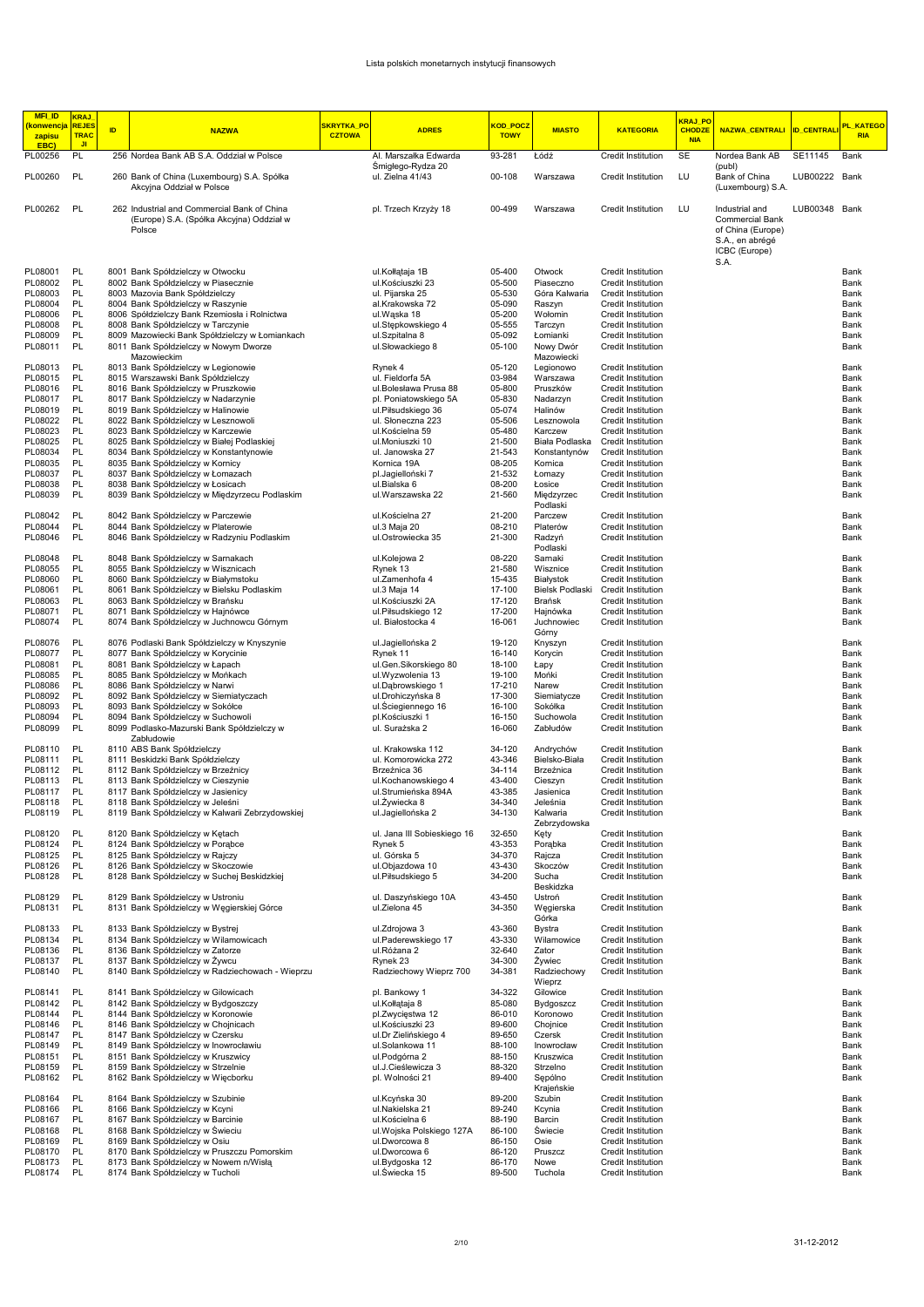| <b>MFI_ID</b><br><u>(konwencja</u> | <b>KRAJ</b><br><b>REJES</b> |    |                                                                                                 | SKRYTKA_PO    |                                        | <mark>KOD_POCZ</mark> |                             |                                                 | <mark>KRAJ_PO</mark> |                       |                   | <mark>PL_KATEGO</mark> |
|------------------------------------|-----------------------------|----|-------------------------------------------------------------------------------------------------|---------------|----------------------------------------|-----------------------|-----------------------------|-------------------------------------------------|----------------------|-----------------------|-------------------|------------------------|
| zapisu                             | <b>TRAC</b>                 | ID | <b>NAZWA</b>                                                                                    | <b>CZTOWA</b> | <b>ADRES</b>                           | <b>TOWY</b>           | <b>MIASTO</b>               | <b>KATEGORIA</b>                                | <b>CHODZE</b>        | <b>NAZWA_CENTRALI</b> | <b>ID_CENTRAL</b> | <b>RIA</b>             |
| EBC)                               | JI.                         |    |                                                                                                 |               |                                        |                       |                             |                                                 | <b>NIA</b>           |                       |                   |                        |
| PL08179                            | PL                          |    | 8179 Bank Spółdzielczy w Nakle n/Notecią                                                        |               | ul.Sadowa 10                           | 89-100                | Nakło nad                   | Credit Institution                              |                      |                       |                   | Bank                   |
|                                    |                             |    |                                                                                                 |               |                                        |                       | Notecia                     |                                                 |                      |                       |                   |                        |
| PL08181<br>PL08185                 | PL<br>PL                    |    | 8181 Bank Spółdzielczy "Pałuki" w Żninie                                                        |               | ul.700 Lecia 41                        | 88-400<br>88-160      | Żnin<br>Janikowo            | Credit Institution<br><b>Credit Institution</b> |                      |                       |                   | Bank<br>Bank           |
| PL08187                            | PL                          |    | 8185 Piastowski Bank Spółdzielczy w Janikowie<br>8187 Wschodni Bank Spółdzielczy w Chełmie      |               | ul.Przemysłowa 4<br>ul. Szwoleżerów 9  | 22-100                | Chełm                       | <b>Credit Institution</b>                       |                      |                       |                   | Bank                   |
| PL08188                            | PL                          |    | 8188 Bank Spółdzielczy w Wojsławicach                                                           |               | Rynek 23                               | 22-120                | Wojsławice                  | Credit Institution                              |                      |                       |                   | Bank                   |
| PL08191                            | PL                          |    | 8191 Bank Spółdzielczy w Cycowie                                                                |               | ul.Chełmska 14                         | 21-070                | Cyców                       | Credit Institution                              |                      |                       |                   | Bank                   |
| PL08192                            | PL                          |    | 8192 Bank Spółdzielczy w Sawinie                                                                |               | Rynek 6                                | 22-107                | Sawin                       | Credit Institution                              |                      |                       |                   | Bank                   |
| PL08195                            | PL                          |    | 8195 Bank Spółdzielczy w Leśniowicach                                                           |               | Leśniowice 22A                         | 22-122                | Leśniowice                  | Credit Institution                              |                      |                       |                   | Bank                   |
| PL08200                            | PL                          |    | 8200 Bank Spółdzielczy w Krasnymstawie                                                          |               | ul.Mostowa 25                          | 22-300                | Krasnystaw                  | Credit Institution                              |                      |                       |                   | Bank                   |
| PL08202                            | PL                          |    | 8202 Bank Spółdzielczy w Białopolu                                                              |               | ul. Chełmska 1A                        | 22-135                | Białopole                   | Credit Institution                              |                      |                       |                   | Bank                   |
| PL08212                            | PL<br>PL                    |    | 8212 Bank Spółdzielczy w Bieżuniu                                                               |               | ul.Zamojskiego 27                      | 09-320<br>06-400      | Bieżuń<br>Ciechanów         | <b>Credit Institution</b>                       |                      |                       |                   | Bank<br>Bank           |
| PL08213<br>PL08215                 | PL                          |    | 8213 Polski Bank Spółdzielczy w Ciechanowie<br>8215 Bank Spółdzielczy w Działdowie z siedziba w |               | ul. 3 Maja 3<br>Nowy Rynek 18          | 13-230                | Lidzbark                    | Credit Institution<br>Credit Institution        |                      |                       |                   | Bank                   |
|                                    |                             |    | Lidzbarku                                                                                       |               |                                        |                       |                             |                                                 |                      |                       |                   |                        |
| PL08218                            | PL                          |    | 8218 Bank Spółdzielczy w Gasocinie                                                              |               | ul.Główna 23                           | 06-440                | Gasocin                     | Credit Institution                              |                      |                       |                   | Bank                   |
| PL08220                            | PL                          |    | 8220 Bank Spółdzielczy w Grudusku                                                               |               | pl. Grunwaldu 4 A                      | 06-460                | Grudusk                     | Credit Institution                              |                      |                       |                   | Bank                   |
| PL08225                            | PL                          |    | 8225 Bank Spółdzielczy w Mławie                                                                 |               | ul.Sadowa 3                            | 06-500                | Mława                       | <b>Credit Institution</b>                       |                      |                       |                   | Bank                   |
| PL08226                            | PL                          |    | 8226 Bank Spółdzielczy w Nasielsku                                                              |               | ul.Kościuszki 19                       | 06-130                | Nasielsk                    | Credit Institution                              |                      |                       |                   | Bank                   |
| PL08229                            | PL                          |    | 8229 Bank Spółdzielczy w Glinojecku                                                             |               | ul.Płocka 14                           | 06-450                | Glinojeck                   | Credit Institution                              |                      |                       |                   | Bank                   |
| PL08230<br>PL08232                 | PL<br><b>PL</b>             |    | 8230 Bank Spółdzielczy w Płońsku<br>8232 Bank Spółdzielczy w Pułtusku                           |               | ul. Płocka 28<br>ul.Kościuszki 1       | 09-100<br>06-100      | Płońsk<br>Pułtusk           | Credit Institution<br>Credit Institution        |                      |                       |                   | Bank<br>Bank           |
| PL08233                            | PL                          |    | 8233 Bank Spółdzielczy w Raciążu                                                                |               | ul.Mławska 20A                         | 09-140                | Raciąż                      | Credit Institution                              |                      |                       |                   | Bank                   |
| PL08238                            | PL                          |    | 8238 Bank Spółdzielczy w Strzegowie                                                             |               | ul.Wyzwolenia 6                        | 06-445                | Strzegowo                   | Credit Institution                              |                      |                       |                   | Bank                   |
| PL08241                            | PL                          |    | 8241 Bank Spółdzielczy w Załuskach                                                              |               | Załuski 36 A                           | 09-142                | Załuski                     | Credit Institution                              |                      |                       |                   | Bank                   |
| PL08242                            | PL                          |    | 8242 Bank Spółdzielczy w Żurominie                                                              |               | pl.Wolności 3                          | 09-300                | Zuromin                     | <b>Credit Institution</b>                       |                      |                       |                   | Bank                   |
| PL08248                            | PL                          |    | 8248 Bank Spółdzielczy w Kłobucku                                                               |               | ul.Bohaterów Bitwy pod                 | 42-100                | Kłobuck                     | Credit Institution                              |                      |                       |                   | Bank                   |
|                                    |                             |    |                                                                                                 |               | Mokrą 2                                |                       |                             |                                                 |                      |                       |                   |                        |
| PL08249                            | PL                          |    | 8249 Bank Spółdzielczy we Wreczycy Wielkiej                                                     |               | ul.Sportowa 1                          | 42-130                | Wręczyca                    | Credit Institution                              |                      |                       |                   | Bank                   |
| PL08250                            | PL                          |    | 8250 Bank Spółdzielczy w Krzepicach                                                             |               | ul.Częstochowska 27                    | 42-160                | Wielka<br>Krzepice          | <b>Credit Institution</b>                       |                      |                       |                   | Bank                   |
| PL08256                            | PL                          |    | 8256 Bank Spółdzielczy we Mstowie                                                               |               | ul.16 Stycznia 14                      | 42-244                | Mstów                       | Credit Institution                              |                      |                       |                   | Bank                   |
| PL08258                            | <b>PL</b>                   |    | 8258 Bank Spółdzielczy w Mykanowie                                                              |               | ul.Samorządowa 3                       | 42-233                | Mykanów                     | Credit Institution                              |                      |                       |                   | Bank                   |
| PL08259                            | PL                          |    | 8259 Bank Spółdzielczy w Popowie z/s Zawadach                                                   |               | ul. Częstochowska 8                    | 42-110                | Zawady                      | Credit Institution                              |                      |                       |                   | Bank                   |
| PL08260                            | PL                          |    | 8260 Bank Spółdzielczy w Poczesnej                                                              |               | ul.Bankowa 1                           | 42-262                | Poczesna                    | Credit Institution                              |                      |                       |                   | Bank                   |
| PL08264                            | PL                          |    | 8264 Bank Spółdzielczy w Kłomnicach                                                             |               | ul.Czestochowska 32                    | 42-270                | Kłomnice                    | Credit Institution                              |                      |                       |                   | Bank                   |
| PL08265                            | PL                          |    | 8265 Bank Spółdzielczy w Pajęcznie                                                              |               | ul. Wiśniowa 32                        | 98-330                | Pajęczno                    | Credit Institution                              |                      |                       |                   | Bank                   |
| PL08267                            | PL                          |    | 8267 Bank Spółdzielczy w Żytnie                                                                 |               | ul. M. Konopnickiej 95                 | 97-532                | Żytno                       | <b>Credit Institution</b>                       |                      |                       |                   | Bank                   |
| PL08269                            | PL                          |    | 8269 Bank Spółdzielczy w Praszce                                                                |               | ul.Mickiewicza 1                       | 46-320                | Praszka                     | Credit Institution                              |                      |                       |                   | Bank                   |
| PL08273<br>PL08276                 | PL<br>PL                    |    | 8273 Bank Spółdzielczy w Konopiskach<br>8276 Bank Spółdzielczy w Koniecpolu                     |               | ul.Częstochowska 28<br>ul.Kościuszki 7 | 42-274<br>42-230      | Konopiska<br>Koniecpol      | Credit Institution<br>Credit Institution        |                      |                       |                   | Bank<br>Bank           |
| PL08277                            | PL                          |    | 8277 Bank Spółdzielczy w Szczekocinach                                                          |               | ul. Zeromskiego 8                      | 42-255                | Szczekociny                 | Credit Institution                              |                      |                       |                   | Bank                   |
| PL08279                            | PL                          |    | 8279 Międzypowiatowy Bank Spółdzielczy w                                                        |               | ul.Kościuszki 111                      | 42-300                | Myszków                     | Credit Institution                              |                      |                       |                   | Bank                   |
|                                    |                             |    | Myszkowie                                                                                       |               |                                        |                       |                             |                                                 |                      |                       |                   |                        |
| PL08288                            | PL                          |    | 8288 Bank Spółdzielczy w Koszęcinie                                                             |               | ul.Sienkiewicza 1                      | 42-286                | Koszęcin                    | Credit Institution                              |                      |                       |                   | Bank                   |
| PL08297                            | PL                          |    | 8297 SPÓŁDZIELCZY BANK LUDOWY w ELBLĄGU                                                         |               | ul. Zacisze 14/16                      | 82-300                | Elblag                      | Credit Institution                              |                      |                       |                   | Bank                   |
|                                    |                             |    |                                                                                                 |               |                                        |                       |                             |                                                 |                      |                       |                   |                        |
| PL08300<br>PL08303                 | PL<br>PL                    |    | 8300 Powiślański Bank Spółdzielczy w Kwidzynie<br>8303 Bank Spółdzielczy w Malborku             |               | ul.Kopernika 28<br>ul.17 Marca 32      | 82-500<br>82-200      | Kwidzyn<br>Malbork          | Credit Institution<br>Credit Institution        |                      |                       |                   | Bank<br>Bank           |
| PL08304                            | PL                          |    | 8304 Bank Spółdzielczy w Nowym Stawie                                                           |               | Rynek Kazimierza Pułaskiego 82-230     |                       | Nowy Staw                   | Credit Institution                              |                      |                       |                   | Bank                   |
|                                    |                             |    |                                                                                                 |               | 2                                      |                       |                             |                                                 |                      |                       |                   |                        |
| PL08306                            | PL                          |    | 8306 Zuławski Bank Spółdzielczy                                                                 |               | ul. Sikorskiego 52                     | 82-100                | Nowy Dwór<br>Gdański        | Credit Institution                              |                      |                       |                   | Bank                   |
| PL08308                            | PL                          |    | 8308 Bank Spółdzielczy w Stegnie                                                                |               | ul.Lipowa 8                            | 82-103                | Stegna                      | Credit Institution                              |                      |                       |                   | Bank                   |
| PL08309                            | <b>PL</b>                   |    | 8309 Bank Spółdzielczy w Sztumie                                                                |               | ul.Mickiewicza 36                      | 82-400                | Sztum                       | Credit Institution                              |                      |                       |                   | Bank                   |
| PL08310                            | PL                          |    | 8310 Bank Spółdzielczy w Dzierzgoniu                                                            |               | ul. Wojska Polskiego 4                 | 82-440                | Dzierzgoń                   | Credit Institution                              |                      |                       |                   | Bank                   |
| PL08313                            | PL                          |    | 8313 Braniewsko - Pasłęcki Bank Spółdzielczy z                                                  |               | ul.Westerplatte 17                     | 14-400                | Pasłęk                      | Credit Institution                              |                      |                       |                   | Bank                   |
|                                    | PL                          |    | siedziba w Pasłeku                                                                              |               |                                        | 82-550                |                             | <b>Credit Institution</b>                       |                      |                       |                   |                        |
| PL08319<br>PL08320                 | PL                          |    | 8319 Bank Spółdzielczy w Prabutach<br>8320 Bank Spółdzielczy w Suszu                            |               | ul.Kwidzyńska 3<br>ul.Piastowska 11    | 14-240                | Prabuty<br>Susz             | Credit Institution                              |                      |                       |                   | Bank<br>Bank           |
| PL08324                            | PL                          |    | 8324 Bank Spółdzielczy w Sierakowicach                                                          |               | ul. Kartuska 3                         | 83-340                | Sierakowice                 | Credit Institution                              |                      |                       |                   | Bank                   |
| PL08328                            | PL                          |    | 8328 Bank Spółdzielczy w Kościerzynie                                                           |               | ul.Swiętojańska 1                      | 83-400                | Kościerzyna                 | Credit Institution                              |                      |                       |                   | Bank                   |
| PL08335                            | PL                          |    | 8335 Bank Spółdzielczy w Pruszczu Gdańskim                                                      |               | ul.Wita Stwosza 2A                     | 83-000                | Pruszcz                     | Credit Institution                              |                      |                       |                   | Bank                   |
|                                    |                             |    |                                                                                                 |               |                                        |                       | Gdański                     |                                                 |                      |                       |                   |                        |
| PL08337                            | PL                          |    | 8337 Bank Spółdzielczy w Pszczółkach                                                            |               | ul.Pomorska 18A                        | 83-032                | Pszczółki                   | Credit Institution                              |                      |                       |                   | Bank                   |
| PL08340                            | PL                          |    | 8340 Bank Spółdzielczy w Starogardzie Gdańskim                                                  |               | Rynek 8                                | 83-200                | Starogard                   | Credit Institution                              |                      |                       |                   | Bank                   |
| PL08341                            | PL                          |    | 8341 Bank Spółdzielczy w Lubichowie                                                             |               | ul.Starogardzka 9                      | 83-240                | Gdański<br>Lubichowo        | Credit Institution                              |                      |                       |                   | Bank                   |
| PL08342                            | PL                          |    | 8342 Bank Spółdzielczy w Skórczu                                                                |               | ul. Główna 40A                         | 83-220                | Skórcz                      | Credit Institution                              |                      |                       |                   | Bank                   |
| PL08343                            | PL                          |    | 8343 Bank Spółdzielczy w Smętowie Granicznym                                                    |               | ul. Kociewska 3                        | 83-230                | Smętowo                     | Credit Institution                              |                      |                       |                   | Bank                   |
|                                    |                             |    |                                                                                                 |               |                                        |                       | Graniczne                   |                                                 |                      |                       |                   |                        |
| PL08345                            | PL                          |    | 8345 Bank Spółdzielczy w Tczewie                                                                |               | ul.Paderewskiego 1                     | 83-110                | <b>Tczew</b>                | Credit Institution                              |                      |                       |                   | Bank                   |
| PL08346                            | PL                          |    | 8346 Bank Spółdzielczy w Gniewie                                                                |               | pl.Grunwaldzki 26                      | 83-140                | Gniew                       | Credit Institution                              |                      |                       |                   | Bank                   |
| PL08348                            | PL                          |    | 8348 Bank Spółdzielczy w Pucku                                                                  |               | ul. Gen. Józefa Hallera 2              | 84-100                | Puck                        | Credit Institution                              |                      |                       |                   | Bank                   |
| PL08349                            | PL<br>PL                    |    | 8349 Bank Spółdzielczy w Krokowej<br>8350 Kaszubski Bank Spółdzielczy w Wejherowie              |               | ul. Żarnowiecka 1                      | 84-110                | Krokowa                     | Credit Institution<br><b>Credit Institution</b> |                      |                       |                   | Bank                   |
| PL08350<br>PL08351                 | PL                          |    | 8351 Bank Rumia Spółdzielczy                                                                    |               | ul.Pucka 5<br>ul. Morska 21            | 84-200<br>84-230      | Wejherowo<br>Rumia          | Credit Institution                              |                      |                       |                   | Bank<br>Bank           |
| PL08355                            | PL                          |    | 8355 Gospodarczy Bank Spółdzielczy w Barlinku                                                   |               | ul.Strzelecka 2                        | 74-320                | Barlinek                    | Credit Institution                              |                      |                       |                   | Bank                   |
| PL08359                            | PL                          |    | 8359 Gospodarczy Bank Spółdzielczy w Choszcznie                                                 |               | Rynek 6                                | 73-200                | Choszczno                   | Credit Institution                              |                      |                       |                   | Bank                   |
|                                    |                             |    |                                                                                                 |               |                                        |                       |                             |                                                 |                      |                       |                   |                        |
| PL08362                            | PL                          |    | 8362 Lubusko-Wielkopolski Bank Spółdzielczy z                                                   |               | ul.Chrobrego 7                         | 66-530                | Drezdenko                   | Credit Institution                              |                      |                       |                   | Bank                   |
|                                    |                             |    | siedziba w Drezdenku                                                                            |               |                                        |                       |                             |                                                 |                      |                       |                   |                        |
| PL08363                            | PL                          |    | 8363 Gospodarczy Bank Spółdzielczy w Gorzowie                                                   |               | ul.Sikorskiego 7                       | 66-400                | Gorzów                      | Credit Institution                              |                      |                       |                   | Bank                   |
| PL08367                            | PL                          |    | Wielkopolskim<br>8367 Gospodarczy Bank Spółdzielczy Międzyrzecz                                 |               | ul. Waszkiewicza 24                    | 66-300                | Wielkopolski<br>Międzyrzecz | Credit Institution                              |                      |                       |                   | Bank                   |
| PL08369                            | PL                          |    | 8369 Bank Spółdzielczy w Ośnie Lubuskim                                                         |               | ul.Bolesława Chrobrego 5               | 69-220                | Ośno Lubuskie               | Credit Institution                              |                      |                       |                   | Bank                   |
| PL08371                            | PL                          |    | 8371 Bank Spółdzielczy w Rzepinie                                                               |               | ul.Dworcowa 9                          | 69-110                | Rzepin                      | Credit Institution                              |                      |                       |                   | Bank                   |
| PL08372                            | PL                          |    | 8372 Bank Spółdzielczy w Santoku                                                                |               | ul.Gralewska 6B                        | 66-431                | Santok                      | Credit Institution                              |                      |                       |                   | Bank                   |
| PL08382                            | PL                          |    | 8382 Bank Spółdzielczy w Pieńsku                                                                |               | ul.Staszica 20                         | 59-930                | Pieńsk                      | Credit Institution                              |                      |                       |                   | Bank                   |
| PL08384                            | PL                          |    | 8384 Bank Spółdzielczy Lwówek Śląski w Lwówku                                                   |               | ul. Morcinka 16                        | 59-600                | Lwówek Śląski               | Credit Institution                              |                      |                       |                   | Bank                   |
|                                    |                             |    | Śląskim                                                                                         |               |                                        |                       |                             |                                                 |                      |                       |                   |                        |
| PL08392                            | PL                          |    | 8392 Łużycki Bank Spółdzielczy w Lubaniu                                                        |               | ul. Spółdzielcza 10                    | 59-800                | Lubań                       | Credit Institution                              |                      |                       |                   | Bank                   |
| PL08395<br>PL08404                 | PL<br>PL                    |    | 8395 Bank Spółdzielczy w Kamiennej Górze<br>8404 Bank Spółdzielczy Ziemi Kaliskiej              |               | ul. Waryńskiego 11<br>pl.Wolności 6    | 58-400<br>62-840      | Kamienna Góra<br>Koźminek   | <b>Credit Institution</b><br>Credit Institution |                      |                       |                   | Bank                   |
| PL08407                            | PL                          |    | 8407 Bank Spółdzielczy w Pleszewie                                                              |               | ul.Kraszewskiego 11                    | 63-300                | Pleszew                     | Credit Institution                              |                      |                       |                   | Bank<br>Bank           |
| PL08409                            | PL                          |    | 8409 Bank Spółdzielczy w Dobrzycy                                                               |               | ul.Nowa 2                              | 63-330                | Dobrzyca                    | Credit Institution                              |                      |                       |                   | Bank                   |
| PL08410                            | PL                          |    | 8410 Bank Spółdzielczy w Krotoszynie                                                            |               | ul.Piastowska 14                       | 63-700                | Krotoszyn                   | Credit Institution                              |                      |                       |                   | Bank                   |
| PL08413                            | PL                          |    | 8413 Spółdzielczy Bank Ludowy w Kępnie                                                          |               | ul.Ks.P.Wawrzyniaka 20                 | 63-600                | Kepno                       | Credit Institution                              |                      |                       |                   | Bank                   |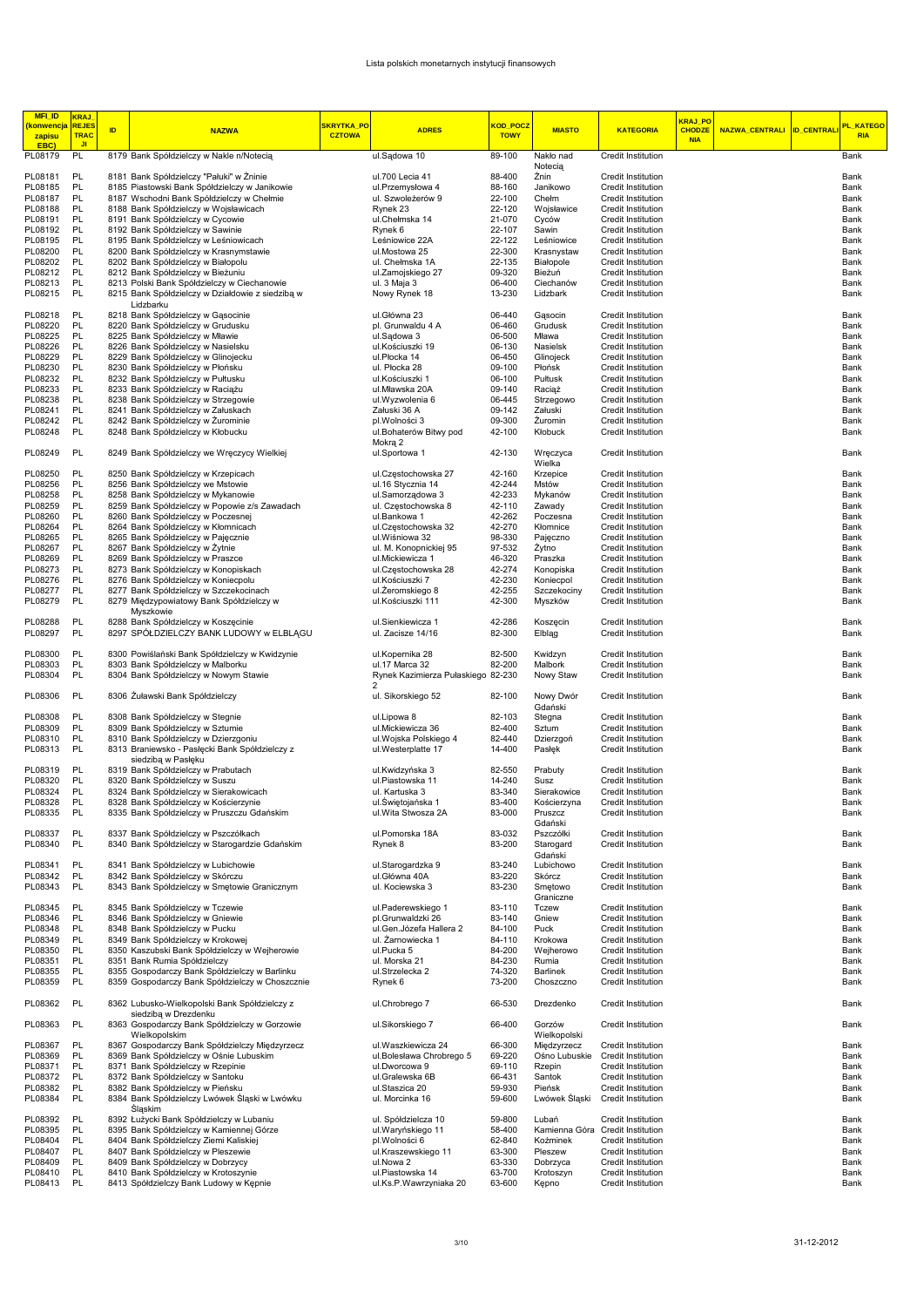| <b>MFI_ID</b><br><b>konwencja</b> | <b>KRAJ</b><br><b>REJE</b> |    |                                                                                                       | <mark>SKRYTKA_PO</mark> |                                               | KOD POCZ         |                           |                                          | <mark>KRAJ PO</mark>        |                           | PL KATEGO    |
|-----------------------------------|----------------------------|----|-------------------------------------------------------------------------------------------------------|-------------------------|-----------------------------------------------|------------------|---------------------------|------------------------------------------|-----------------------------|---------------------------|--------------|
| zapisu                            | <b>TRAC</b><br><b>JI</b>   | ID | <b>NAZWA</b>                                                                                          | <b>CZTOWA</b>           | <b>ADRES</b>                                  | <b>TOWY</b>      | <b>MIASTO</b>             | <b>KATEGORIA</b>                         | <b>CHODZE</b><br><b>NIA</b> | NAZWA_CENTRALI ID_CENTRAL | <b>RIA</b>   |
| EBC)<br>PL08427                   | PL                         |    | 8427 Bank Spółdzielczy w Jarocinie                                                                    |                         | al.Niepodległości 5                           | 63-200           | Jarocin                   | Credit Institution                       |                             |                           | Bank         |
| PL08430                           | PL                         |    | 8430 Bank Spółdzielczy w Raszkowie                                                                    |                         | ul.Ostrowska 28                               | 63-440           | Raszków                   | Credit Institution                       |                             |                           | Bank         |
| PL08431                           | PL                         |    | 8431 Spółdzielczy Bank Ludowy w Skalmierzycach                                                        |                         | ul.Bankowa 1                                  | 63-460           | Skalmierzyce              | Credit Institution                       |                             |                           | Bank         |
| PL08435                           | PL                         |    | 8435 Bank Spółdzielczy w Tychach                                                                      |                         | ul.Damrota 41                                 | 43-100           | Tychy                     | Credit Institution                       |                             |                           | Bank         |
| PL08436<br>PL08437                | PL<br>PL                   |    | 8436 Mikołowski Bank Spółdzielczy w Mikołowie<br>8437 Śląski Bank Spółdzielczy "Silesia" w Katowicach |                         | ul.Krakowska 29<br>ul. Kopernika 5            | 43-190<br>40-064 | Mikołów<br>Katowice       | Credit Institution<br>Credit Institution |                             |                           | Bank<br>Bank |
|                                   |                            |    |                                                                                                       |                         |                                               |                  |                           |                                          |                             |                           |              |
| PL08438                           | PL                         |    | 8438 Bank Spółdzielczy w Będzinie                                                                     |                         | ul.Modrzejowska 73                            | 42-500           | Będzin                    | Credit Institution                       |                             |                           | Bank         |
| PL08441                           | PL                         |    | 8441 Bank Spółdzielczy w Siewierzu                                                                    |                         | ul.Częstochowska 1                            | 42-470           | Siewierz                  | Credit Institution                       |                             |                           | Bank         |
| PL08442                           | PL                         |    | 8442 Bank Spółdzielczy w Zawierciu                                                                    |                         | ul.Zegadłowicza 6                             | 42-400           | Zawiercie                 | Credit Institution                       |                             |                           | Bank         |
| PL08443<br>PL08444                | PL<br>PL                   |    | 8443 Bank Spółdzielczy w Mierzęcicach<br>8444 Bank Spółdzielczy w Chrzanowie                          |                         | ul.Bankowa 22<br>al. Henryka 22               | 42-460<br>32-500 | Mierzęcice<br>Chrzanów    | Credit Institution<br>Credit Institution |                             |                           | Bank<br>Bank |
| PL08445                           | PL                         |    | 8445 Bank Spółdzielczy w Jaworznie                                                                    |                         | ul.Stojałowskiego 10                          | 43-600           | Jaworzno                  | Credit Institution                       |                             |                           | Bank         |
| PL08446                           | PL                         |    | 8446 Bank Spółdzielczy w Miedźnej                                                                     |                         | ul.Wiejska 2                                  | 43-227           | Miedźna                   | Credit Institution                       |                             |                           | Bank         |
| PL08447                           | PL                         |    | 8447 Bank Spółdzielczy w Pawłowicach                                                                  |                         | ul. Zjednoczenia 62 B                         | 43-250           | Pawłowice                 | Credit Institution                       |                             |                           | Bank         |
| PL08448                           | PL                         |    | 8448 Bank Spółdzielczy w Pszczynie                                                                    |                         | Rynek 6                                       | 43-200           | Pszczyna                  | Credit Institution                       |                             |                           | Bank         |
| PL08450<br>PL08453                | PL<br>PL                   |    | 8450 Bank Spółdzielczy w Wolbromiu<br>8453 Bank Spółdzielczy Czechowice-Dziedzice-                    |                         | ul.Krakowska 26<br>ul.Słowackiego 14          | 32-340<br>43-502 | Wolbrom<br>Czechowice-    | Credit Institution<br>Credit Institution |                             |                           | Bank<br>Bank |
|                                   |                            |    | Bestwina                                                                                              |                         |                                               |                  | Dziedzice                 |                                          |                             |                           |              |
| PL08454                           | PL                         |    | 8454 Orzesko-Knurowski Bank Spółdzielczy z                                                            |                         | ul.Kosmonautów 9A                             | 44-194           | Knurów                    | Credit Institution                       |                             |                           | Bank         |
|                                   |                            |    | siedziba w Knurowie                                                                                   |                         |                                               |                  |                           |                                          |                             |                           |              |
| PL08455                           | PL                         |    | 8455 Bank Spółdzielczy w Rybniku                                                                      |                         | Rynek 10                                      | 44-200           | Rybnik                    | Credit Institution                       |                             |                           | Bank         |
| PL08456                           | PL                         |    | 8456 Bank Spółdzielczy w Żorach                                                                       |                         | ul.Męczenników<br>Oświęcimskich 28            | 44-240           | Żory                      | Credit Institution                       |                             |                           | Bank         |
| PL08457                           | PL                         |    | 8457 Bank Spółdzielczy w Gliwicach                                                                    |                         | ul. Dworcowa 41                               | 44-100           | Gliwice                   | Credit Institution                       |                             |                           | Bank         |
| PL08460                           | PL                         |    | 8460 Bank Spółdzielczy w Sośnicowicach                                                                |                         | ul.Gliwicka 30                                | 44-153           | Sośnicowice               | Credit Institution                       |                             |                           | Bank         |
| PL08463                           | PL                         |    | 8463 Bank Spółdzielczy w Tarnowskich Górach                                                           |                         | ul.Bytomska 6                                 | 42-600           | Tarnowskie                | Credit Institution                       |                             |                           | Bank         |
|                                   |                            |    |                                                                                                       |                         |                                               |                  | Góry                      |                                          |                             |                           |              |
| PL08466                           | PL                         |    | 8466 Bank Spółdzielczy w Tworogu                                                                      |                         | ul.Zamkowa 15                                 | 42-690           | Tworóg                    | Credit Institution                       |                             |                           | Bank         |
| PL08467<br>PL08468                | PL<br>PL                   |    | 8467 Bank Spółdzielczy w Świerklańcu                                                                  |                         | ul.3 Maja 33                                  | 42-622<br>44-300 | Świerklaniec<br>Wodzisław | Credit Institution<br>Credit Institution |                             |                           | Bank<br>Bank |
|                                   |                            |    | 8468 Bank Spółdzielczy w Wodzisławiu Śląskim                                                          |                         | ul.Lucjana Mendego 26                         |                  | Sląski                    |                                          |                             |                           |              |
| PL08469                           | PL                         |    | 8469 Bank Spółdzielczy w Gorzycach                                                                    |                         | ul.Kościelna 21A                              | 44-350           | Gorzyce                   | Credit Institution                       |                             |                           | Bank         |
| PL08470                           | PL                         |    | 8470 Bank Spółdzielczy w Jastrzębiu Zdroju                                                            |                         | ul.1 Maja 10                                  | 44-330           | Jastrzębie-Zdrój          | Credit Institution                       |                             |                           | Bank         |
| PL08471                           | PL                         |    | 8471 Bank Spółdzielczy Bytom                                                                          |                         | ul.Krawiecka 4                                | 41-902           | Bytom                     | Credit Institution                       |                             |                           | Bank         |
| PL08474                           | PL                         |    | 8474 Bank Spółdzielczy w Krzyżanowicach                                                               |                         | ul.Tworkowska 12                              | 47-450           | Krzyżanowice              | Credit Institution                       |                             |                           | Bank         |
| PL08475<br>PL08480                | PL<br>PL                   |    | 8475 Bank Spółdzielczy w Raciborzu<br>8480 Bank Spółdzielczy w Busku-Zdroju                           |                         | ul.Klasztorna 3<br>ul. Stefana Batorego 1A    | 47-400<br>28-100 | Racibórz<br>Busko-Zdrój   | Credit Institution<br>Credit Institution |                             |                           | Bank<br>Bank |
| PL08483                           | PL                         |    | 8483 Bank Spółdzielczy w Chmielniku                                                                   |                         | ul.1 Maja 27                                  | 26-020           | Chmielnik                 | Credit Institution                       |                             |                           | Bank         |
| PL08485                           | <b>PL</b>                  |    | 8485 Bank Spółdzielczy Daleszyce-Górno                                                                |                         | pl.Staszica 32                                | 26-021           | Daleszyce                 | Credit Institution                       |                             |                           | Bank         |
| PL08490                           | PL                         |    | 8490 Bank Spółdzielczy w Jędrzejowie                                                                  |                         | ul.Przypkowskiego 30                          | 28-300           | Jędrzejów                 | Credit Institution                       |                             |                           | Bank         |
| PL08493                           | PL                         |    | 8493 Bank Spółdzielczy w Kielcach                                                                     |                         | ul.Złota 9                                    | 25-950           | Kielce                    | Credit Institution                       |                             |                           | Bank         |
| PL08494                           | PL                         |    | 8494 Bank Spółdzielczy w Końskich                                                                     |                         | ul. Zamkowa 7                                 | 26-200           | Końskie                   | Credit Institution                       |                             |                           | Bank         |
| PL08499<br>PL08507                | PL<br>PL                   |    | 8499 Bank Spółdzielczy w Łopusznie<br>8507 Bank Spółdzielczy w Ostrowcu Świętokrzyskim                |                         | ul.Przedborska 10<br>ul. Wardyńskiego 15A     | 26-070<br>27-400 | Łopuszno<br>Ostrowiec     | Credit Institution<br>Credit Institution |                             |                           | Bank<br>Bank |
|                                   |                            |    |                                                                                                       |                         |                                               |                  | Swiętokrzyski             |                                          |                             |                           |              |
| PL08509                           | PL                         |    | 8509 Bank Spółdzielczy w Pińczowie                                                                    |                         | pl.Wolności 21                                | 28-400           | Pińczów                   | Credit Institution                       |                             |                           | Bank         |
| PL08512                           | PL                         |    | 8512 Bank Spółdzielczy w Samsonowie                                                                   |                         | Samsonów 32                                   | 26-050           | Samsonów                  | Credit Institution                       |                             |                           | Bank         |
| PL08513                           | PL                         |    | 8513 Bank Spółdzielczy w Sędziszowie                                                                  |                         | ul.Leśna 7                                    | 28-340           | Sędziszów                 | Credit Institution                       |                             |                           | Bank         |
| PL08517                           | PL                         |    | 8517 Nadwiślański Bank Spółdzielczy w Solcu-Zdroju                                                    |                         | ul.1 Maja 6                                   | 28-131           | Solec-Zdrój               | Credit Institution                       |                             |                           | Bank         |
| PL08518                           | PL                         |    | 8518 Bank Spółdzielczy w Starachowicach                                                               |                         | ul.Kilińskiego 1                              | 27-200           | Starachowice              | Credit Institution                       |                             |                           | Bank         |
| PL08519                           | PL                         |    | 8519 Bank Spółdzielczy w Stopnicy                                                                     |                         | pl.Piłsudskiego 27                            | 28-130           | Stopnica                  | Credit Institution                       |                             |                           | Bank         |
| PL08520                           | PL                         |    | 8520 Bank Spółdzielczy w Suchedniowie                                                                 |                         | ul.Mickiewicza 8                              | 26-130           | Suchedniów                | Credit Institution                       |                             |                           | Bank         |
| PL08521                           | PL                         |    | 8521 Bank Spółdzielczy w Szydłowie                                                                    |                         | ul.Kościelna 1                                | 28-225           | Szydłów                   | Credit Institution                       |                             |                           | Bank         |
| PL08523<br>PL08525                | PL<br>PL                   |    | 8523 Bank Spółdzielczy w Wachocku<br>8525 Bank Spółdzielczy we Włoszczowie                            |                         | ul.Wielkowiejska 1 A<br>ul.Partyzantów 5      | 27-215<br>29-100 | Wąchock<br>Włoszczowa     | Credit Institution<br>Credit Institution |                             |                           | Bank<br>Bank |
| PL08526                           | <b>PL</b>                  |    | 8526 Bank Spółdzielczy w Wodzisławiu                                                                  |                         | ul.Krakowska 6                                | 28-330           | Wodzisław                 | Credit Institution                       |                             |                           | Bank         |
| PL08530                           | PL                         |    | 8530 Bank Spółdzielczy w Koninie                                                                      |                         | ul.3 Maja 68                                  | 62-500           | Konin                     | Credit Institution                       |                             |                           | Bank         |
| PL08534                           | PL                         |    | 8534 Bank Spółdzielczy w Slesinie                                                                     |                         | pl.Wolności 14                                | 62-561           | Slesin                    | Credit Institution                       |                             |                           | Bank         |
| PL08538                           | PL                         |    | 8538 Bank Spółdzielczy w Witkowie                                                                     |                         | Stary Rynek 14                                | 62-230           | Witkowo                   | Credit Institution                       |                             |                           | Bank         |
| PL08539                           | PL                         |    | 8539 Bank Spółdzielczy w Grabowie                                                                     |                         | ul.Spółdzielcza 1                             | 99-150           | Grabów                    | Credit Institution                       |                             |                           | Bank         |
| PL08542<br>PL08543                | PL<br>PL                   |    | 8542 Bank Spółdzielczy w Słupcy<br>8543 Ludowy Bank Spółdzielczy w Strzałkowie                        |                         | ul. Mickiewicza 2<br>ul.Kolejowa 2A           | 62-400<br>62-420 | Słupca<br>Strzałkowo      | Credit Institution<br>Credit Institution |                             |                           | Bank<br>Bank |
| PL08544                           | PL                         |    | 8544 Bank Spółdzielczy w Zagórowie                                                                    |                         | ul.Pyzderska 7                                | 62-410           | Zagórów                   | Credit Institution                       |                             |                           | Bank         |
| PL08545                           | PL                         |    | 8545 Bank Spółdzielczy w Kłodawie                                                                     |                         | ul.Krępa 2                                    | 62-650           | Kłodawa                   | Credit Institution                       |                             |                           | Bank         |
| PL08557                           | PL                         |    | 8557 Rejonowy Bank Spółdzielczy w Malanowie                                                           |                         | ul.Turecka 10                                 | 62-709           | Malanów                   | Credit Institution                       |                             |                           | Bank         |
| PL08558                           | PL                         |    | 8558 Bank Spółdzielczy w Wierzbinku                                                                   |                         | Wierzbinek 35 B                               | 62-619           | Wierzbinek                | Credit Institution                       |                             |                           | Bank         |
| PL08562<br>PL08566                | PL<br>PL                   |    | 8562 Bank Spółdzielczy w Białogardzie<br>8566 Bałtycki Bank Spółdzielczy                              |                         | ul.Kochanowskiego 6<br>ul.Bogusława X 3       | 78-200<br>76-150 | Białogard<br>Darłowo      | Credit Institution<br>Credit Institution |                             |                           | Bank<br>Bank |
| PL08570                           | PL                         |    | 8570 Bank Spółdzielczy w Kaliszu Pomorskim                                                            |                         | ul. Wolności 8                                | 78-540           | Kalisz Pomorski           | Credit Institution                       |                             |                           | Bank         |
|                                   |                            |    |                                                                                                       |                         |                                               |                  |                           |                                          |                             |                           |              |
| PL08577                           | PL                         |    | 8577 Bank Spółdzielczy w Połczynie Zdroju                                                             |                         | ul. Ogrodowa 4                                | 78-320           | Połczyn Zdrój             | Credit Institution                       |                             |                           | Bank         |
| PL08581                           | PL                         |    | 8581 Pomorski Bank Spółdzielczy                                                                       |                         | ul. Niedziałkowskiego 5                       | 78-300           | Swidwin                   | Credit Institution                       |                             |                           | Bank         |
| PL08589<br>PL08591                | PL<br>PL                   |    | 8589 Bank Spółdzielczy Rzemiosła w Krakowie<br>8591 Krakowski Bank Spółdzielczy                       |                         | ul. Dunajewskiego 7<br>Rynek Kleparski 8      | 31-133<br>31-150 | Kraków<br>Kraków          | Credit Institution<br>Credit Institution |                             |                           | Bank<br>Bank |
| PL08597                           | PL                         |    | 8597 Bank Spółdzielczy w Proszowicach                                                                 |                         | ul.Krakowska 53                               | 32-100           | Proszowice                | Credit Institution                       |                             |                           | Bank         |
| PL08600                           | PL                         |    | 8600 Bank Spółdzielczy w Skawinie                                                                     |                         | Rynek 19                                      | 32-050           | Skawina                   | Credit Institution                       |                             |                           | Bank         |
| PL08602                           | PL                         |    | 8602 Bank Spółdzielczy w Dobczycach                                                                   |                         | ul.Kilińskiego 2                              | 32-410           | Dobczyce                  | Credit Institution                       |                             |                           | Bank         |
| PL08612                           | PL                         |    | 8612 Bank Spółdzielczy w Krzeszowicach                                                                |                         | ul.Krakowska 6                                | 32-065           | Krzeszowice               | Credit Institution                       |                             |                           | Bank         |
| PL08614<br>PL08619                | PL<br>PL                   |    | 8614 Bank Spółdzielczy w Słomnikach<br>8619 Małopolski Bank Spółdzielczy w Wieliczce                  |                         | ul. Zeromskiego 1A<br>ul. Kilińskiego 2       | 32-090<br>32-020 | Słomniki<br>Wieliczka     | Credit Institution<br>Credit Institution |                             |                           | Bank<br>Bank |
| PL08621                           | PL                         |    | 8621 Bieszczadzki Bank Spółdzielczy w Ustrzykach                                                      |                         | ul.Bełska 12                                  | 38-700           | Ustrzyki Dolne            | <b>Credit Institution</b>                |                             |                           | Bank         |
|                                   |                            |    | Dolnych                                                                                               |                         |                                               |                  |                           |                                          |                             |                           |              |
| PL08626                           | PL                         |    | 8626 Bank Spółdzielczy w Kołaczycach                                                                  |                         | Rynek <sub>2</sub>                            | 38-213           | Kołaczyce                 | Credit Institution                       |                             |                           | Bank         |
| PL08627                           | PL                         |    | 8627 Bank Spółdzielczy w Bieczu                                                                       |                         | Rynek 15                                      | 38-250           | Biecz                     | <b>Credit Institution</b>                |                             |                           | Bank         |
| PL08628<br>PL08636                | PL<br>PL                   |    | 8628 Bank Spółdzielczy w Lipinkach<br>8636 Bank Spółdzielczy w Rymanowie                              |                         | Lipinki 444<br>Rynek 14                       | 38-305<br>38-480 | Lipinki<br>Rymanów        | Credit Institution                       |                             |                           | Bank<br>Bank |
| PL08642                           | PL                         |    | 8642 Podkarpacki Bank Spółdzielczy                                                                    |                         | ul. Mickiewicza 7                             | 38-500           | Sanok                     | Credit Institution<br>Credit Institution |                             |                           | Bank         |
| PL08644                           | PL                         |    | 8644 Bank Spółdzielczy w Chojnowie                                                                    |                         | <b>Rynek 18/19</b>                            | 59-225           | Chojnów                   | <b>Credit Institution</b>                |                             |                           | Bank         |
| PL08646                           | PL                         |    | 8646 Bank Spółdzielczy w Głogowie                                                                     |                         | ul.Sikorskiego 15                             | 67-210           | Głogów                    | Credit Institution                       |                             |                           | Bank         |
| PL08647                           | PL                         |    | 8647 Bank Spółdzielczy w Jaworze                                                                      |                         | ul.Wrocławska 2                               | 59-400           | Jawor                     | Credit Institution                       |                             |                           | Bank         |
| PL08649                           | PL<br>PL                   |    | 8649 Bank Spółdzielczy w Legnicy                                                                      |                         | ul.Wjazdowa 2                                 | 59-220           | Legnica                   | <b>Credit Institution</b>                |                             |                           | Bank         |
| PL08653<br>PL08658                | PL                         |    | 8653 Bank Spółdzielczy w Przemkowie<br>8658 Powiatowy Bank Spółdzielczy w Złotoryi                    |                         | ul.Głogowska 12A<br>ul. Marii Konopnickiej 17 | 59-170<br>59-500 | Przemków<br>Złotoryja     | Credit Institution<br>Credit Institution |                             |                           | Bank<br>Bank |
| PL08661                           | PL                         |    | 8661 Bank Spółdzielczy we Włoszakowicach                                                              |                         | ul.Kurpińskiego 29A                           | 64-140           | Włoszakowice              | Credit Institution                       |                             |                           | Bank         |
| PL08663                           | PL                         |    | 8663 Bank Spółdzielczy w Górze                                                                        |                         | ul.Bojowników 5                               | 56-200           | Góra                      | Credit Institution                       |                             |                           | Bank         |
| PL08666                           | PL                         |    | 8666 Bank Spółdzielczy w Kościanie                                                                    |                         | Rynek 23                                      | 64-000           | Kościan                   | Credit Institution                       |                             |                           | Bank         |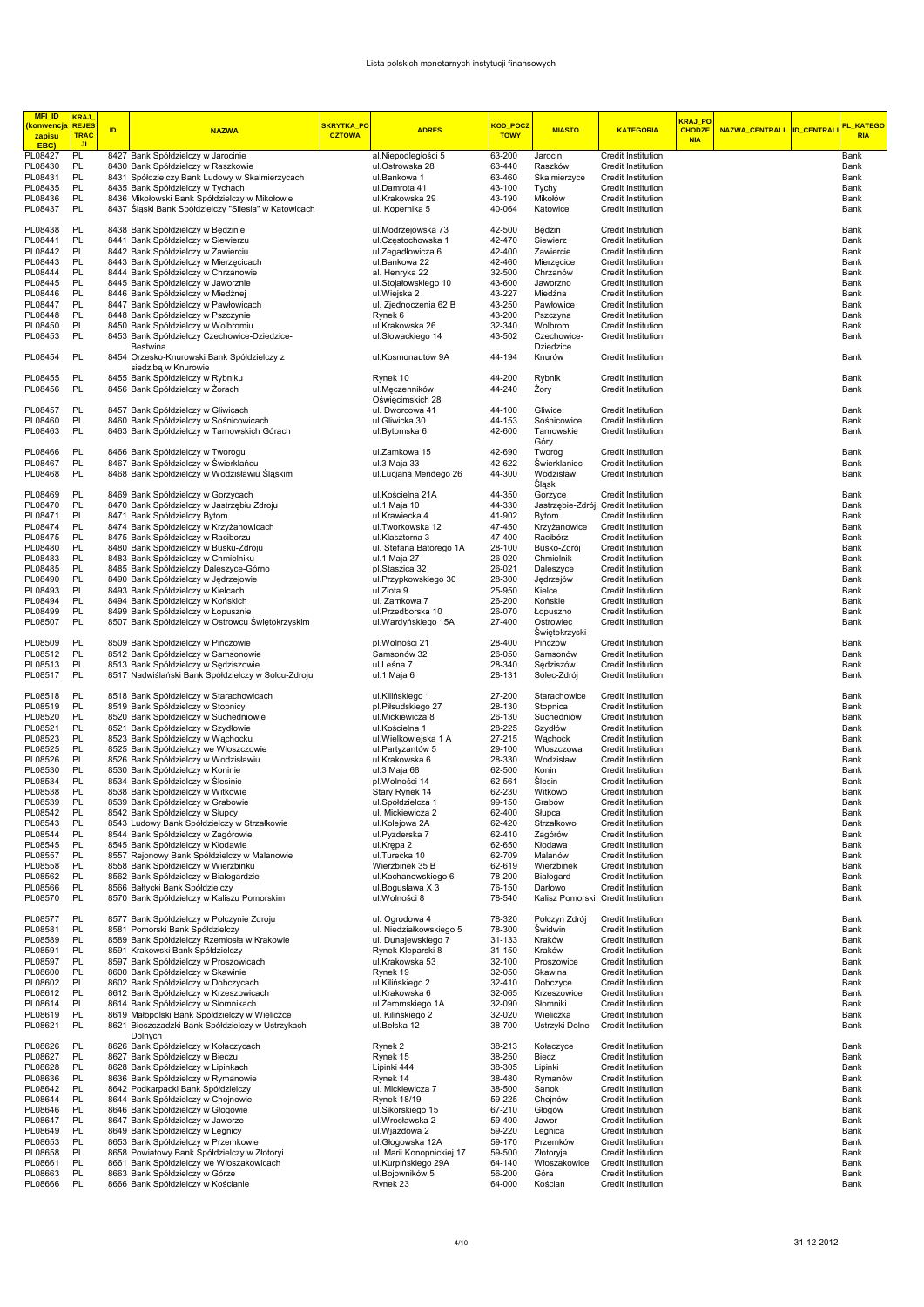| <b>MFI_ID</b><br><mark>(konwencja</mark><br>zapisu<br>EBC) | <b>KRAJ</b><br><b>REJE</b><br><b>TRAC</b><br><b>JI</b> | ID | <b>NAZWA</b>                                                                               | SKRYTKA_PO<br><b>CZTOWA</b> | <b>ADRES</b>                            | KOD POCZ<br><b>TOWY</b> | <b>MIASTO</b>                      | <b>KATEGORIA</b>                                        | KRAJ PO<br><b>CHODZE</b><br><b>NIA</b> | NAZWA_CENTRALI ID_CENTRAL | PL_KATEGO<br><b>RIA</b> |
|------------------------------------------------------------|--------------------------------------------------------|----|--------------------------------------------------------------------------------------------|-----------------------------|-----------------------------------------|-------------------------|------------------------------------|---------------------------------------------------------|----------------------------------------|---------------------------|-------------------------|
| PL08667                                                    | PL                                                     |    | 8667 Bank Spółdzielczy w Śmiglu                                                            |                             | pl.Rozstrzelanych 13                    | 64-030                  | Śmigiel                            | Credit Institution                                      |                                        |                           | Bank                    |
| PL08669                                                    | PL                                                     |    | 8669 Bank Spółdzielczy we Wschowie                                                         |                             | ul. Daszyńskiego 19                     | 67-400                  | Wschowa                            | Credit Institution                                      |                                        |                           | Bank                    |
| PL08674                                                    | PL                                                     |    | 8674 Bank Spółdzielczy w Jutrosinie                                                        |                             | Rynek 18                                | 63-930                  | Jutrosin                           | Credit Institution                                      |                                        |                           | Bank                    |
| PL08678                                                    | PL                                                     |    | 8678 Powiatowy Bank Spółdzielczy w Gostyniu                                                |                             | ul.1 Maja 18                            | 63-800                  | Gostyń                             | Credit Institution                                      |                                        |                           | Bank                    |
| PL08682                                                    | PL<br>PL                                               |    | 8682 Bank Spółdzielczy w Poniecu                                                           |                             | ul.Kościuszki 12                        | 64-125<br>23-100        | Poniec                             | Credit Institution                                      |                                        |                           | Bank                    |
| PL08685<br>PL08687                                         | PL                                                     |    | 8685 Rejonowy Bank Spółdzielczy w Bychawie<br>8687 Bank Spółdzielczy w Niedrzwicy Dużej    |                             | ul.Piłsudskiego 37<br>ul.Lubelska 4     | 24-220                  | Bychawa<br>Niedrzwica              | Credit Institution<br>Credit Institution                |                                        |                           | Bank<br>Bank            |
|                                                            |                                                        |    |                                                                                            |                             |                                         |                         | Duża                               |                                                         |                                        |                           |                         |
| PL08689                                                    | PL                                                     |    | 8689 Spółdzielczy Bank Powiatowy w Piaskach                                                |                             | ul. Lubelska 98                         | 21-050                  | Piaski                             | Credit Institution                                      |                                        |                           | Bank                    |
| PL08693                                                    | PL                                                     |    | 8693 Bank Spółdzielczy w Łęcznej                                                           |                             | ul.Partyzancka 17                       | 21-010                  | Łęczna                             | Credit Institution                                      |                                        |                           | Bank                    |
| PL08702                                                    | PL                                                     |    | 8702 Bank Spółdzielczy w Niemcach                                                          |                             | ul. Lubelska 190                        | 21-025                  | Niemce                             | Credit Institution                                      |                                        |                           | Bank                    |
| PL08707                                                    | PL                                                     |    | 8707 Bank Spółdzielczy w Lubartowie                                                        |                             | ul. Lubelska 30A                        | 21-100                  | Lubartów                           | Credit Institution                                      |                                        |                           | Bank                    |
| PL08717                                                    | PL                                                     |    | 8717 Bank Spółdzielczy Ziemi Kraśnickiej w Kraśniku                                        |                             | ul.Ogrodowa 5                           | 23-200                  | Kraśnik                            | Credit Institution                                      |                                        |                           | Bank                    |
|                                                            |                                                        |    |                                                                                            |                             |                                         |                         |                                    |                                                         |                                        |                           |                         |
| PL08721                                                    | PL                                                     |    | 8721 Bank Spółdzielczy w Kocku                                                             |                             | ul. Jana Pawła II 35                    | 21-150                  | Kock                               | Credit Institution                                      |                                        |                           | Bank                    |
| PL08724                                                    | PL                                                     |    | 8724 Bank Spółdzielczy w Rykach                                                            |                             | ul.Warszawska 23                        | 08-500                  | Ryki                               | Credit Institution                                      |                                        |                           | Bank                    |
| PL08729                                                    | PL                                                     |    | 8729 Bank Spółdzielczy w Józefowie nad Wisłą                                               |                             | ul. Opolska 5                           | 24-340                  | Józefów nad<br>Wisła               | Credit Institution                                      |                                        |                           | Bank                    |
| PL08731                                                    | PL                                                     |    | 8731 Bank Spółdzielczy w Kazimierzu Dolnym                                                 |                             | Rynek 14                                | 24-120                  |                                    | Kazimierz Dolny Credit Institution                      |                                        |                           | Bank                    |
| PL08732                                                    | PL                                                     |    | 8732 Bank Spółdzielczy w Kurowie                                                           |                             | ul.Lubelska 9                           | 24-170                  | Kurów                              | Credit Institution                                      |                                        |                           | Bank                    |
| PL08733                                                    | PL                                                     |    | 8733 Bank Spółdzielczy w Nałęczowie                                                        |                             | ul.1 Maja 16                            | 24-140                  | Nałęczów                           | Credit Institution                                      |                                        |                           | Bank                    |
| PL08734                                                    | PL                                                     |    | 8734 Powiatowy Bank Spółdzielczy w Opolu                                                   |                             | Stary Rynek 48                          | 24-300                  | Opole Lubelskie Credit Institution |                                                         |                                        |                           | Bank                    |
|                                                            |                                                        |    | Lubelskim                                                                                  |                             |                                         |                         |                                    |                                                         |                                        |                           |                         |
| PL08735                                                    | PL                                                     |    | 8735 Bank Spółdzielczy w Poniatowej                                                        |                             | ul.1Maja 7B                             | 24-320                  | Poniatowa                          | Credit Institution                                      |                                        |                           | Bank                    |
| PL08736                                                    | PL                                                     |    | 8736 Nadwiślański Bank Spółdzielczy w Puławach                                             |                             | ul.Piłsudskiego 30                      | 24-100                  | Puławy                             | Credit Institution                                      |                                        |                           | Bank                    |
| PL08741                                                    | PL                                                     |    | 8741 Bank Spółdzielczy w Końskowoli                                                        |                             | ul.Lubelska 91A                         | 24-130                  | Końskowola                         | Credit Institution                                      |                                        |                           | Bank                    |
| PL08747                                                    | PL                                                     |    | 8747 Bank Spółdzielczy w Czyżewie                                                          |                             | ul.Szkolna 44                           | 18-220                  | Czyżew                             | Credit Institution                                      |                                        |                           | Bank                    |
| PL08749<br>PL08752                                         | PL<br>PL                                               |    | 8749 Bank Spółdzielczy w Ciechanowcu                                                       |                             | pl.3 Maja 3                             | 18-230                  | Ciechanowiec                       | <b>Credit Institution</b>                               |                                        |                           | Bank                    |
| PL08754                                                    | PL                                                     |    | 8752 Bank Spółdzielczy w Jedwabnem<br>8754 Bank Spółdzielczy w Kolnie                      |                             | ul. Wojska Polskiego 1<br>ul.Kolejowa 2 | 18-420<br>18-500        | Jedwabne<br>Kolno                  | Credit Institution<br>Credit Institution                |                                        |                           | Bank<br>Bank            |
| PL08757                                                    | PL                                                     |    | 8757 Bank Spółdzielczy w Łomży                                                             |                             | al.Legionów 5                           | 18-400                  | Łomża                              | Credit Institution                                      |                                        |                           | Bank                    |
| PL08762                                                    | PL                                                     |    | 8762 Hexa Bank Spółdzielczy                                                                |                             | ul. Stawiskowska 30                     | 18-421                  | Piątnica                           | Credit Institution                                      |                                        |                           | Bank                    |
| PL08766                                                    | PL                                                     |    | 8766 Bank Spółdzielczy w Sokołach                                                          |                             | ul.Sikorskiego 12                       | 18-218                  | Sokoły                             | Credit Institution                                      |                                        |                           | Bank                    |
| PL08768                                                    | PL                                                     |    | 8768 Bank Spółdzielczy w Szczuczynie                                                       |                             | pl. Tysiaclecia 27                      | 19-230                  | Szczuczyn                          | Credit Institution                                      |                                        |                           | Bank                    |
| PL08769                                                    | PL                                                     |    | 8769 Spółdzielczy Bank Rozwoju                                                             |                             | ul. Kardynała Stefana                   | 18-210                  | Szepietowo                         | Credit Institution                                      |                                        |                           | Bank                    |
|                                                            |                                                        |    |                                                                                            |                             | Wyszyńskiego 3                          |                         |                                    |                                                         |                                        |                           |                         |
| PL08770                                                    | PL                                                     |    | 8770 Bank Spółdzielczy w Szumowie                                                          |                             | ul.XXX-Lecia 3                          | 18-305                  | Szumowo                            | Credit Institution                                      |                                        |                           | Bank                    |
| PL08774                                                    | PL                                                     |    | 8774 Bank Spółdzielczy w Wysokiem Mazowieckiem                                             |                             | ul.Jagiellońska 14                      | 18-200                  | Wysokie                            | Credit Institution                                      |                                        |                           | Bank                    |
|                                                            |                                                        |    |                                                                                            |                             |                                         |                         | Mazowieckie                        |                                                         |                                        |                           |                         |
| PL08775                                                    | PL                                                     |    | 8775 Bank Spółdzielczy w Zambrowie                                                         |                             | ul.Białostocka 2                        | 18-300                  | Zambrów                            | Credit Institution                                      |                                        |                           | Bank                    |
| PL08780                                                    | PL                                                     |    | 8780 Bank Spółdzielczy w Aleksandrowie Łódzkim                                             |                             | ul. Senatorska 2A                       | 95-070                  | Aleksandrów                        | Credit Institution                                      |                                        |                           | Bank                    |
|                                                            |                                                        |    |                                                                                            |                             |                                         |                         | Łódzki                             |                                                         |                                        |                           |                         |
| PL08781                                                    | PL                                                     |    | 8781 Bank Spółdzielczy w Andrespolu                                                        |                             | ul.Rokicińska 130A                      | 95-020                  | Andrespol                          | Credit Institution                                      |                                        |                           | Bank                    |
| PL08783                                                    | PL<br>PL                                               |    | 8783 Bank Spółdzielczy w Zgierzu                                                           |                             | ul.Długa 62A<br>ul.Moniuszki 6          | 95-100<br>90-111        | Zgierz                             | Credit Institution                                      |                                        |                           | Bank                    |
| PL08784<br>PL08785                                         | PL                                                     |    | 8784 Bank Spółdzielczy Rzemiosła w Łodzi<br>8785 Bank Spółdzielczy w Strykowie             |                             | ul.Warszawska 29                        | 95-010                  | Łódź<br>Stryków                    | Credit Institution<br>Credit Institution                |                                        |                           | Bank<br>Bank            |
| PL08786                                                    | PL                                                     |    | 8786 Bank Spółdzielczy w Ozorkowie                                                         |                             | pl.Jana Pawła II 6                      | 95-035                  | Ozorków                            | Credit Institution                                      |                                        |                           | Bank                    |
| PL08787                                                    | PL                                                     |    | 8787 Bank Spółdzielczy w Głownie                                                           |                             | ul.Młynarska 5/13                       | 95-015                  | Głowno                             | Credit Institution                                      |                                        |                           | Bank                    |
| PL08788                                                    | PL                                                     |    | 8788 Bank Spółdzielczy Towarzystwo                                                         |                             | ul.Pułaskiego 8                         | 95-200                  | Pabianice                          | Credit Institution                                      |                                        |                           | Bank                    |
|                                                            |                                                        |    | Oszczędnościowo - Pożyczkowe "PA-CO-BANK"                                                  |                             |                                         |                         |                                    |                                                         |                                        |                           |                         |
| PL08791                                                    | PL                                                     |    | w Pabianicach<br>8791 Tatrzański Bank Spółdzielczy                                         |                             | ul. Kościuszki 56                       | 34-530                  | Bukowina                           | Credit Institution                                      |                                        |                           | Bank                    |
|                                                            |                                                        |    |                                                                                            |                             |                                         |                         | Tatrzańska                         |                                                         |                                        |                           |                         |
| PL08792                                                    | PL                                                     |    | 8792 Bank Spółdzielczy w Czarnym Dunajcu                                                   |                             | Rynek 19                                | 34-470                  |                                    | Czarny Dunajec Credit Institution                       |                                        |                           | Bank                    |
| PL08795                                                    | PL                                                     |    | 8795 Bank Spółdzielczy w Gorlicach                                                         |                             | ul.Stróżowska 1                         | 38-300                  | Gorlice                            | Credit Institution                                      |                                        |                           | Bank                    |
| PL08797                                                    | PL                                                     |    | 8797 Bank Spółdzielczy w Grybowie                                                          |                             | Rynek 13                                | 33-330                  | Grybów                             | Credit Institution                                      |                                        |                           | Bank                    |
| PL08798                                                    | PL                                                     |    | 8798 Bank Spółdzielczy w Jabłonce                                                          |                             | ul.Krakowska 3                          | 34-480                  | Jabłonka                           | Credit Institution                                      |                                        |                           | Bank                    |
| PL08799                                                    | PL                                                     |    | 8799 Bank Spółdzielczy w Jordanowie                                                        |                             | Rynek 44                                | 34-240                  | Jordanów                           | Credit Institution                                      |                                        |                           | Bank                    |
| PL08804                                                    | PL                                                     |    | 8804 Bank Spółdzielczy w Limanowej                                                         |                             | Rynek 7                                 | 34-600                  | Limanowa                           | Credit Institution                                      |                                        |                           | Bank                    |
| PL08805                                                    | PL                                                     |    | 8805 Łącki Bank Spółdzielczy                                                               |                             | Łacko 814                               | 33-390                  | Łacko                              | Credit Institution                                      |                                        |                           | Bank                    |
| PL08808                                                    | PL                                                     |    | 8808 Bank Spółdzielczy w Mszanie Dolnej                                                    |                             | Rynek 1                                 | 34-730                  | Mszana Dolna                       | Credit Institution                                      |                                        |                           | Bank                    |
| PL08809                                                    | PL                                                     |    | 8809 Bank Spółdzielczy Muszyna - Krynica Zdrój                                             |                             | ul. Piłsudskiego 8                      | 33-370                  | Muszyna                            | Credit Institution                                      |                                        |                           | Bank                    |
| PL08810                                                    | PL                                                     |    | 8810 Bank Spółdzielczy w Nawojowej                                                         |                             | Nawojowa 99                             | 33-335                  | Nawojowa                           | Credit Institution                                      |                                        |                           | Bank                    |
| PL08811                                                    | PL                                                     |    | 8811 Bank Spółdzielczy w Nowym Sączu                                                       |                             | al. Stefana Batorego 78                 | 33-300                  | Nowy Sącz                          | Credit Institution                                      |                                        |                           | Bank                    |
| PL08812                                                    | PL                                                     |    | 8812 Bank Spółdzielczy w Nowym Targu                                                       |                             | Rynek 11                                | 34-400                  | Nowy Targ                          | Credit Institution                                      |                                        |                           | Bank                    |
| PL08813                                                    | PL                                                     |    | 8813 Bank Spółdzielczy w Piwnicznej - Zdroju                                               |                             | ul.Rzeszutka 2                          | 33-350                  | Piwniczna-Zdrój                    | Credit Institution                                      |                                        |                           | Bank                    |
| PL08814                                                    | PL<br>PL                                               |    | 8814 Bank Spółdzielczy w Podegrodziu                                                       |                             | Podegrodzie 223                         | 33-386                  | Podegrodzie                        | Credit Institution                                      |                                        |                           | Bank                    |
| PL08815                                                    |                                                        |    | 8815 Bank Spółdzielczy w Rabie Wyżnej                                                      |                             | Raba Wyżna 30                           | 34-721                  | Raba Wyżna<br>Stary Sącz           | Credit Institution                                      |                                        |                           | Bank                    |
| PL08816<br>PL08817                                         | PL<br>PL                                               |    | 8816 Bank Spółdzielczy w Starym Sączu<br>8817 Bank Spółdzielczy w Krościenku n/D           |                             | ul.Daszyńskiego 11<br>Rynek 12          | 33-340<br>34-450        |                                    | Credit Institution<br>Krościenko nad Credit Institution |                                        |                           | Bank<br>Bank            |
|                                                            |                                                        |    |                                                                                            |                             |                                         |                         | Dunajcem                           |                                                         |                                        |                           |                         |
| PL08818                                                    | PL                                                     |    | 8818 Bank Spółdzielczy w Łososinie Dolnej                                                  |                             | Łososina Dolna                          | 33-314                  | Łososina Dolna Credit Institution  |                                                         |                                        |                           | Bank                    |
| PL08821                                                    | PL                                                     |    | 8821 Podhalański Bank Spółdzielczy w Zakopanem                                             |                             | ul.Kościuszki 2                         | 34-500                  | Zakopane                           | Credit Institution                                      |                                        |                           | Bank                    |
| PL08823                                                    | PL                                                     |    | 8823 Bank Spółdzielczy w Olsztynku                                                         |                             | Rynek 2                                 | 11-015                  | Olsztynek                          | Credit Institution                                      |                                        |                           | Bank                    |
| PL08831                                                    | PL                                                     |    | 8831 Bank Spółdzielczy w Iławie                                                            |                             | ul.Jana III Sobieskiego 49              | 14-200                  | Iława                              | Credit Institution                                      |                                        |                           | Bank                    |
| PL08832                                                    | PL                                                     |    | 8832 Bank Spółdzielczy w Lubawie                                                           |                             | ul. Rzepnikowskiego 2                   | 14-260                  | Lubawa                             | Credit Institution                                      |                                        |                           | Bank                    |
| PL08834                                                    | PL                                                     |    | 8834 Bank Spółdzielczy w Nidzicy                                                           |                             | ul.A.Mickiewicza 3                      | 13-100                  | Nidzica                            | Credit Institution                                      |                                        |                           | Bank                    |
| PL08838                                                    | PL                                                     |    | 8838 Bank Spółdzielczy w Szczytnie                                                         |                             | ul.Łomżyńska 20                         | 12-100                  | Szczytno                           | Credit Institution                                      |                                        |                           | Bank                    |
| PL08843                                                    | PL                                                     |    | 8843 Morasko-Zalewski Bank Spółdzielczy w Zalewie                                          |                             | ul. Pomorska 21/2                       | 14-300                  | Morag                              | Credit Institution                                      |                                        |                           | Bank                    |
| PL08848                                                    | PL                                                     |    | 8848 Bank Spółdzielczy w Mrągowie                                                          |                             | ul. Królewiecka 53                      | 11-700                  | Mragowo                            | Credit Institution                                      |                                        |                           | Bank                    |
| PL08851                                                    | PL                                                     |    | 8851 Bank Spółdzielczy w Reszlu                                                            |                             | ul.Kolejowa 4                           | 11-440                  | Reszel                             | Credit Institution                                      |                                        |                           | Bank                    |
| PL08855                                                    | PL                                                     |    | 8855 Bank Spółdzielczy w Bartoszycach                                                      |                             | ul.Warszawska 1                         | 11-200                  | Bartoszyce                         | Credit Institution                                      |                                        |                           | Bank                    |
| PL08857                                                    | PL                                                     |    | 8857 Warmiński Bank Spółdzielczy                                                           |                             | pl.650-lecia Jonkowa 12                 | 11-042                  | Jonkowo                            | Credit Institution                                      |                                        |                           | Bank                    |
| PL08858                                                    | PL                                                     |    | 8858 Spółdzielczy Bank Ludowy w Olsztynie                                                  |                             | ul.1 Maja 13                            | 10-959                  | Olsztyn                            | Credit Institution                                      |                                        |                           | Bank                    |
| PL08863                                                    | PL                                                     |    | 8863 Bank Spółdzielczy w Brzegu                                                            |                             | ul.Chrobrego 11                         | 49-300                  | Brzeg                              | Credit Institution                                      |                                        |                           | Bank                    |
| PL08866<br>PL08868                                         | PL<br>PL                                               |    | 8866 Bank Spółdzielczy w Baborowie                                                         |                             | ul. Moniuszki 1                         | 48-120<br>48-100        | Baborów                            | Credit Institution                                      |                                        |                           | Bank<br>Bank            |
| PL08870                                                    | PL                                                     |    | 8868 Bank Spółdzielczy w Głubczycach<br>8870 Bank Spółdzielczy Grodków - Łosiów z siedzibą |                             | ul.1 Maja 1<br>ul. Kasztanowa 18        | 49-200                  | Głubczyce<br>Grodków               | Credit Institution<br>Credit Institution                |                                        |                           | Bank                    |
|                                                            |                                                        |    | w Grodkowie                                                                                |                             |                                         |                         |                                    |                                                         |                                        |                           |                         |
| PL08872                                                    | PL                                                     |    | 8872 Bank Spółdzielczy w Otmuchowie                                                        |                             | Rynek 1B                                | 48-385                  | Otmuchów                           | Credit Institution                                      |                                        |                           | Bank                    |
| PL08876                                                    | PL                                                     |    | 8876 Bank Spółdzielczy w Wołczynie                                                         |                             | ul.Opolska 5                            | 46-250                  | Wołczyn                            | Credit Institution                                      |                                        |                           | Bank                    |
| PL08882                                                    | PL                                                     |    | 8882 Powiatowy Bank Spółdzielczy w Kędzierzynie-                                           |                             | Rynek 6A                                | 47-200                  | Kędzierzyn-                        | Credit Institution                                      |                                        |                           | Bank                    |
|                                                            |                                                        |    | Koźlu                                                                                      |                             |                                         |                         | Koźle                              |                                                         |                                        |                           |                         |
| PL08883                                                    | PL                                                     |    | 8883 Bank Spółdzielczy w Gogolinie                                                         |                             | ul.Strzelecka 13                        | 47-320                  | Gogolin                            | Credit Institution                                      |                                        |                           | Bank                    |
| PL08884                                                    | PL                                                     |    | 8884 Bank Spółdzielczy w Krapkowicach                                                      |                             | ul.Opolska 12                           | 47-300                  | Krapkowice                         | Credit Institution                                      |                                        |                           | Bank                    |
|                                                            |                                                        |    |                                                                                            |                             |                                         |                         |                                    |                                                         |                                        |                           |                         |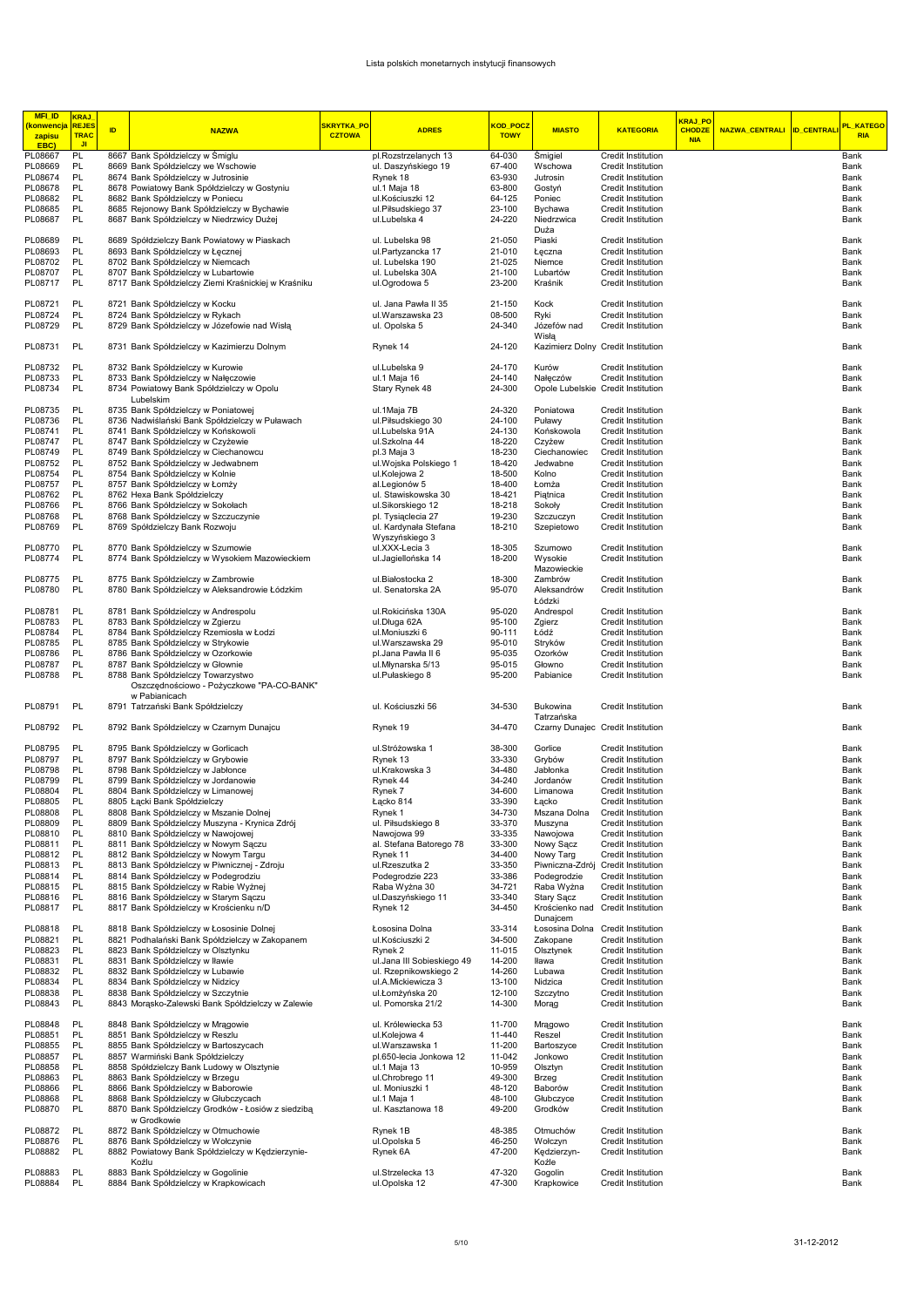| <b>MFI_ID</b><br><b>konwencja</b><br>zapisu<br>EBC) | <b>KRAJ</b><br><b>REJE</b><br>TRAC<br><b>JI</b> | ID | <b>NAZWA</b>                                                                               | SKRYTKA PO<br><b>CZTOWA</b> | <b>ADRES</b>                                       | KOD POC2<br><b>TOWY</b> | <b>MIASTO</b>                   | <b>KATEGORIA</b>                                | KRAJ PO<br><b>CHODZE</b><br><b>NIA</b> | NAZWA_CENTRALI  ID_CENTRALI | PL KATEGO<br><b>RIA</b> |
|-----------------------------------------------------|-------------------------------------------------|----|--------------------------------------------------------------------------------------------|-----------------------------|----------------------------------------------------|-------------------------|---------------------------------|-------------------------------------------------|----------------------------------------|-----------------------------|-------------------------|
| PL08890<br>PL08891                                  | PL<br>PL                                        |    | 8890 Bank Spółdzielczy w Namysłowie<br>8891 Bank Spółdzielczy w Głuchołazach               |                             | pl. Wolności 12<br>ul.Prymasa Stefana              | 46-100<br>48-340        | Namysłów<br>Głuchołazy          | Credit Institution<br>Credit Institution        |                                        |                             | Bank<br>Bank            |
| PL08895                                             | PL                                              |    | 8895 Bank Spółdzielczy w Dobrzeniu Wielkim                                                 |                             | Wyszyńskiego 12<br>ul.Opolska 3                    | 46-081                  | Dobrzeń Wielki                  | <b>Credit Institution</b>                       |                                        |                             | Bank                    |
| PL08897                                             | PL                                              |    | 8897 Bank Spółdzielczy w Łubnianach                                                        |                             | ul.Osowska 1                                       | 46-024                  | Łubniany                        | Credit Institution                              |                                        |                             | Bank                    |
| PL08898                                             | PL                                              |    | 8898 Bank Spółdzielczy "Bank Rolników" w Opolu                                             |                             | ul.Książat Opolskich 36A                           | 45-005                  | Opole                           | Credit Institution                              |                                        |                             | Bank                    |
| PL08903                                             | PL                                              |    | 8903 Bank Spółdzielczy w Białej                                                            |                             | ul.Prudnicka 29A                                   | 48-210                  | Biała                           | Credit Institution                              |                                        |                             | Bank                    |
| PL08904                                             | PL<br>PL                                        |    | 8904 Bank Spółdzielczy w Głogówku                                                          |                             | Rynek 20A                                          | 48-250                  | Głogówek                        | Credit Institution                              |                                        |                             | Bank                    |
| PL08905<br>PL08907                                  | PL                                              |    | 8905 Bank Spółdzielczy w Prudniku<br>8907 Bank Spółdzielczy w Leśnicy                      |                             | ul.Kościuszki 12<br>ul.Gogolińska 2                | 48-200<br>47-100        | Prudnik<br>Strzelce<br>Opolskie | Credit Institution<br>Credit Institution        |                                        |                             | Bank<br>Bank            |
| PL08909                                             | PL                                              |    | 8909 Bank Spółdzielczy w Zawadzkiem                                                        |                             | ul.Opolska 38                                      | 47-120                  | Zawadzkie                       | Credit Institution                              |                                        |                             | Bank                    |
| PL08913                                             | PL                                              |    | 8913 Bank Spółdzielczy w Chorzelach                                                        |                             | ul. Zabia 1                                        | 06-330                  | Chorzele                        | Credit Institution                              |                                        |                             | Bank                    |
| PL08915                                             | PL                                              |    | 8915 Bank Spółdzielczy w Goworowie                                                         |                             | ul.Kościelna 1                                     | 07-440                  | Goworowo                        | Credit Institution                              |                                        |                             | Bank                    |
| PL08916<br>PL08917                                  | PL<br>PL                                        |    | 8916 Bank Spółdzielczy w Kadzidle<br>8917 Bank Spółdzielczy w Krasnosielcu                 |                             | ul.Kurpiowska 10<br>ul.Cmentarna 7                 | 07-420<br>06-212        | Kadzidło<br>Krasnosielc         | Credit Institution<br>Credit Institution        |                                        |                             | Bank<br>Bank            |
| PL08920                                             | PL                                              |    | 8920 Kurpiowski Bank Spółdzielczy w Myszyńcu                                               |                             | pl. Wolności 56                                    | 07-430                  | Myszyniec                       | Credit Institution                              |                                        |                             | Bank                    |
| PL08922                                             | PL                                              |    | 8922 Bank Spółdzielczy w Ostrołęce                                                         |                             | ul.Kilińskiego 42                                  | 07-410                  | Ostrołęka                       | Credit Institution                              |                                        |                             | Bank                    |
| PL08923                                             | PL                                              |    | 8923 Bank Spółdzielczy w Ostrowi Mazowieckiej                                              |                             | ul.3 Maja 32                                       | 07-300                  | Ostrów<br>Mazowiecka            | Credit Institution                              |                                        |                             | Bank                    |
| PL08924<br>PL08925                                  | PL<br>PL                                        |    | 8924 Bank Spółdzielczy w Przasnyszu<br>8925 Bank Spółdzielczy w Różanie                    |                             | ul.Słowackiego 1<br>ul. Wileńska 2                 | 06-300<br>06-230        | Przasnysz<br>Różan              | Credit Institution<br>Credit Institution        |                                        |                             | Bank<br>Bank            |
| PL08930                                             | PL                                              |    | 8930 Bank Spółdzielczy w Wąsewie                                                           |                             | ul.Zastawska 8                                     | 07-311                  | Wąsewo                          | Credit Institution                              |                                        |                             | Bank                    |
| PL08931                                             | PL                                              |    | 8931 Polski Bank Spółdzielczy w Wyszkowie                                                  |                             | ul.Kościuszki 5                                    | 07-200                  | Wyszków                         | Credit Institution                              |                                        |                             | Bank                    |
| PL08935                                             | PL                                              |    | 8935 Bank Spółdzielczy w Jastrowiu                                                         |                             | ul.Kieniewicza 53                                  | 64-915                  | Jastrowie                       | Credit Institution                              |                                        |                             | Bank                    |
| PL08937                                             | PL<br>PL                                        |    | 8937 Nadnotecki Bank Spółdzielczy                                                          |                             | ul. Kościuszki 41<br>ul.Wyrzyska 26                | 89-340                  | Białośliwie                     | Credit Institution<br>Credit Institution        |                                        |                             | Bank                    |
| PL08938<br>PL08940                                  | PL                                              |    | 8938 Bank Spółdzielczy w Łobżenicy<br>8940 Bank Spółdzielczy w Wysokiej                    |                             | ul.Strzelecka 1                                    | 89-310<br>89-320        | Łobżenica<br>Wysoka             | Credit Institution                              |                                        |                             | Bank<br>Bank            |
| PL08941                                             | PL                                              |    | 8941 Spółdzielczy Bank Ludowy w Złotowie                                                   |                             | al.Piasta 46                                       | 77-400                  | Złotów                          | Credit Institution                              |                                        |                             | Bank                    |
| PL08943                                             | PL                                              |    | 8943 Bank Spółdzielczy w Lipce                                                             |                             | ul.Kościuszki 35                                   | 77-420                  | Lipka                           | Credit Institution                              |                                        |                             | Bank                    |
| PL08944                                             | PL                                              |    | 8944 Spółdzielczy Bank Ludowy w Zakrzewie                                                  |                             | ul.Dworcowa 4                                      | 77-424                  | Zakrzewo                        | Credit Institution                              |                                        |                             | Bank                    |
| PL08945<br>PL08951                                  | PL<br>PL                                        |    | 8945 Bank Spółdzielczy w Chodzieży<br>8951 Bank Spółdzielczy w Czarnkowie                  |                             | ul.Składowa 1<br>ul.Kościuszki 5                   | 64-800<br>64-700        | Chodzież<br>Czarnków            | Credit Institution<br>Credit Institution        |                                        |                             | Bank<br>Bank            |
| PL08959                                             | PL                                              |    | 8959 Pałucki Bank Spółdzielczy w Wągrowcu                                                  |                             | ul.Kolejowa 19                                     | 62-100                  | Wagrowiec                       | Credit Institution                              |                                        |                             | Bank                    |
| PL08960                                             | PL                                              |    | 8960 Bank Spółdzielczy w Wieleniu                                                          |                             | ul.Kościuszki 20                                   | 64-730                  | Wieleń                          | Credit Institution                              |                                        |                             | Bank                    |
| PL08961                                             | PL                                              |    | 8961 Bank Spółdzielczy we Wronkach                                                         |                             | ul.Poznańska 50                                    | 64-510                  | Wronki                          | Credit Institution                              |                                        |                             | Bank                    |
| PL08965                                             | PL                                              |    | 8965 Bank Spółdzielczy w Bełchatowie                                                       |                             | ul.Piłsudskiego 14                                 | 97-400                  | Bełchatów                       | Credit Institution                              |                                        |                             | Bank                    |
| PL08973                                             | PL                                              |    | 8973 Bank Spółdzielczy Ziemi Piotrkowskiej w<br>Piotrkowie Trybunalskim                    |                             | ul. Wojska Polskiego 141A                          | 97-300                  | Piotrków<br>Trybunalski         | Credit Institution                              |                                        |                             | Bank                    |
| PL08978                                             | PL                                              |    | 8978 Bank Spółdzielczy w Kleszczowie                                                       |                             | ul.Główna 114                                      | 97-410                  | Kleszczów                       | Credit Institution                              |                                        |                             | Bank                    |
| PL08980                                             | PL                                              |    | 8980 ESBANK Bank Spółdzielczy                                                              |                             | ul. Pułaskiego 11                                  | 97-500                  | Radomsko                        | Credit Institution                              |                                        |                             | Bank                    |
| PL08985                                             | PL                                              |    | 8985 Powiatowy Bank Spółdzielczy w Tomaszowie                                              |                             | ul.Handlowa 35/37                                  | 97-200                  | Tomaszów                        | Credit Institution                              |                                        |                             | Bank                    |
| PL08988                                             | PL                                              |    | Mazowieckim<br>8988 Bank Spółdzielczy w Przedborzu                                         |                             | ul.Mostowa 31                                      | 97-570                  | Mazowiecki<br>Przedbórz         | Credit Institution                              |                                        |                             | Bank                    |
| PL08992                                             | PL                                              |    | 8992 Bank Spółdzielczy w Opocznie                                                          |                             | pl.Kościuszki 3                                    | 26-300                  | Opoczno                         | Credit Institution                              |                                        |                             | Bank                    |
| PL09006                                             | PL                                              |    | 9006 Bank Spółdzielczy w Małej Wsi                                                         |                             | ul.Płońska 7                                       | 09-460                  | Mała Wieś                       | Credit Institution                              |                                        |                             | Bank                    |
| PL09008                                             | PL                                              |    | 9008 Bank Spółdzielczy w Staroźrebach                                                      |                             | pl.Bojowników 3                                    | 09-440                  | Staroźreby                      | Credit Institution                              |                                        |                             | Bank                    |
| PL09010<br>PL09011                                  | PL<br>PL                                        |    | 9010 Bank Spółdzielczy w Iłowie<br>9011 Nadwiślański Bank Spółdzielczy w Czerwińsku        |                             | ul.Płocka 4<br>ul. Rebowska 2                      | 09-535<br>09-450        | lłów<br>Wyszogród               | Credit Institution<br>Credit Institution        |                                        |                             | Bank<br>Bank            |
|                                                     |                                                 |    | nad Wisłą z siedzibą w Wyszogrodzie                                                        |                             |                                                    |                         |                                 |                                                 |                                        |                             |                         |
| PL09012                                             | PL                                              |    | 9012 Bank Spółdzielczy w Gostyninie                                                        |                             | Rynek 4/5                                          | 09-500                  | Gostynin                        | Credit Institution                              |                                        |                             | Bank                    |
| PL09013                                             | PL                                              |    | 9013 Bank Spółdzielczy w Gąbinie                                                           |                             | ul.Dobrzykowska 1                                  | 09-530                  | Gabin                           | Credit Institution                              |                                        |                             | Bank                    |
| PL09015                                             | PL                                              |    | 9015 Bank Spółdzielczy w Sierpcu<br>9021 Bank Spółdzielczy "Wspólna Praca" w Kutnie        |                             | ul. Wiosny Ludów 6                                 | 09-200                  | Sierpc                          | Credit Institution                              |                                        |                             | Bank                    |
| PL09021<br>PL09022                                  | PL<br>PL                                        |    | 9022 Bank Spółdzielczy w Żychlinie                                                         |                             | ul.Barlickiego 33<br>ul.Łukasińskiego 4            | 99-300<br>99-320        | Kutno<br>Żychlin                | Credit Institution<br>Credit Institution        |                                        |                             | Bank<br>Bank            |
| PL09023                                             | PL                                              |    | 9023 Bank Spółdzielczy w Krośniewicach                                                     |                             | ul. Toruńska 5                                     | 99-340                  | Krośniewice                     | Credit Institution                              |                                        |                             | Bank                    |
| PL09029                                             | PL                                              |    | 9029 Bank Spółdzielczy Ziemi Łęczyckiej w Łęczycy                                          |                             | ul.Konopnickiej 12                                 | 99-100                  | Łęczyca                         | Credit Institution                              |                                        |                             | Bank                    |
| PL09035                                             | PL                                              |    | 9035 Bank Spółdzielczy w Strzelcach                                                        |                             | ul.Leśna 3                                         | 99-307                  | Strzelce                        | Credit Institution                              |                                        |                             | Bank                    |
| PL09038<br>PL09042                                  | PL<br>PL                                        |    | 9038 Bank Spółdzielczy w Starej Białej<br>9042 Bank Spółdzielczy "MAZOWSZE" w Płocku       |                             | ul. Bankowa 1<br>ul. Warmińska 12                  | 09-411<br>09-408        | Biała<br>Płock                  | Credit Institution<br>Credit Institution        |                                        |                             | Bank<br>Bank            |
| PL09043                                             | PL                                              |    | 9043 POZNAŃSKI BANK SPÓŁDZIELCZY                                                           |                             | ul.Głogowska 47/47A                                | 60-735                  | Poznań                          | Credit Institution                              |                                        |                             | Bank                    |
| PL09044                                             | PL                                              |    | 9044 Pobiedzisko - Gośliński Bank Spółdzielczy w                                           |                             | ul.Tysiąclecia 15                                  | 62-010                  | Pobiedziska                     | Credit Institution                              |                                        |                             | Bank                    |
|                                                     |                                                 |    | Pobiedziskach                                                                              |                             |                                                    |                         |                                 |                                                 |                                        |                             |                         |
| PL09048<br>PL09055                                  | PL<br>PL                                        |    | 9048 Gospodarczy Bank Spółdzielczy w Mosinie<br>9055 Ludowy Bank Spółdzielczy w Obornikach |                             | ul.Dworcowa 9<br>ul.Powstańców<br>Wielkopolskich 5 | 62-050<br>64-600        | Mosina<br>Oborniki              | Credit Institution<br>Credit Institution        |                                        |                             | Bank<br>Bank            |
| PL09058                                             | PL                                              |    | 9058 Bank Spółdzielczy w Nowym Tomyślu                                                     |                             | ul.Piłsudskiego 2                                  | 64-300                  | Nowy Tomyśl                     | Credit Institution                              |                                        |                             | Bank                    |
| PL09063                                             | PL                                              |    | 9063 Bank Spółdzielczy w Grodzisku Wielkopolskim                                           |                             | ul.Chopina 1                                       | 62-065                  | Grodzisk                        | Credit Institution                              |                                        |                             | Bank                    |
| PL09065                                             | PL                                              |    | 9065 Bank Spółdzielczy w Gnieźnie                                                          |                             | ul.Dąbrówki 19                                     | 62-200                  | Wielkopolski<br>Gniezno         | Credit Institution                              |                                        |                             | Bank                    |
| PL09068                                             | PL                                              |    | 9068 Wielkopolski Bank Spółdzielczy                                                        |                             | ul. Grochowe Łąki 4                                | 61-752                  | Poznań                          | Credit Institution                              |                                        |                             | Bank                    |
| PL09072                                             | PL                                              |    | 9072 Bank Spółdzielczy Duszniki                                                            |                             | ul. Rynek 7                                        | 64-500                  | Szamotuły                       | Credit Institution                              |                                        |                             | Bank                    |
| PL09075                                             | PL                                              |    | 9075 Bank Spółdzielczy w Kostrzynie                                                        |                             | ul. Warszawska 4                                   | 62-025                  | Kostrzyn                        | Credit Institution                              |                                        |                             | Bank                    |
| PL09076                                             | PL                                              |    | 9076 Bank Spółdzielczy w Kórniku                                                           |                             | pl.Niepodległości 31                               | 62-035                  | Kórnik                          | Credit Institution                              |                                        |                             | Bank                    |
| PL09081                                             | PL                                              |    | 9081 Nadobrzański Bank Spółdzielczy w<br>Rakoniewicach                                     |                             | pl.Powstańców<br>Wielkopolskich 34                 | 62-067                  | Rakoniewice                     | Credit Institution                              |                                        |                             | Bank                    |
| PL09082                                             | PL                                              |    | 9082 Bank Spółdzielczy Pojezierza Międzychodzko-<br>Sierakowskiego w Sierakowie            |                             | ul. Chrobrego 6                                    | 64-410                  | Sieraków                        | Credit Institution                              |                                        |                             | Bank                    |
| PL09084                                             | PL                                              |    | 9084 Spółdzielczy Bank Ludowy<br>im.Ks.P.Wawrzyniaka                                       |                             | ul. Ks.P.Wawrzyniaka 3                             | 63-100                  | Śrem                            | Credit Institution                              |                                        |                             | Bank                    |
| PL09085                                             | PL                                              |    | 9085 BANK SPÓŁDZIELCZY w Środzie<br>Wielkopolskiej                                         |                             | Stary Rynek 7/8                                    | 63-000                  | Środa<br>Wielkopolska           | Credit Institution                              |                                        |                             | Bank                    |
| PL09091                                             | PL                                              |    | 9091 Bank Spółdzielczy w Chłopicach                                                        |                             | Chłopice 192                                       | 37-561                  | Chłopice                        | Credit Institution                              |                                        |                             | Bank                    |
| PL09093                                             | PL<br>PL                                        |    | 9093 Bank Spółdzielczy w Dynowie                                                           |                             | ul.Mickiewicza 3                                   | 36-065                  | Dynów                           | Credit Institution                              |                                        |                             | Bank<br>Bank            |
| PL09094<br>PL09096                                  | PL                                              |    | 9094 Bank Spółdzielczy w Starym Dzikowie<br>9096 Bank Spółdzielczy w Jarosławiu            |                             | ul.Kościuszki 73<br>ul.Słowackiego 7               | 37-632<br>37-500        | Stary Dzików<br>Jarosław        | <b>Credit Institution</b><br>Credit Institution |                                        |                             | Bank                    |
| PL09101                                             | PL                                              |    | 9101 Powiatowy Bank Spółdzielczy w Lubaczowie                                              |                             | Rynek 28                                           | 37-600                  | Lubaczów                        | Credit Institution                              |                                        |                             | Bank                    |
| PL09103                                             | PL                                              |    | 9103 Bank Spółdzielczy w Narolu                                                            |                             | ul.Kościelna 1                                     | 37-610                  | Narol                           | Credit Institution                              |                                        |                             | Bank                    |
| PL09106                                             | PL                                              |    | 9106 Bank Spółdzielczy w Przeworsku                                                        |                             | ul.Krakowska 11                                    | 37-200                  | Przeworsk                       | Credit Institution                              |                                        |                             | Bank                    |
| PL09107<br>PL09108                                  | PL<br>PL                                        |    | 9107 Bank Spółdzielczy w Radymnie<br>9108 Bank Spółdzielczy w Roźwienicy                   |                             | ul.Złota Góra 25<br>Roźwienica 173                 | 37-550<br>37-565        | Radymno<br>Roźwienica           | Credit Institution<br>Credit Institution        |                                        |                             | Bank<br>Bank            |
| PL09113                                             | PL                                              |    | 9113 Bank Spółdzielczy w Żurawicy                                                          |                             | ul.Bankowa 4                                       | 37-710                  | Żurawica                        | Credit Institution                              |                                        |                             | Bank                    |
| PL09115                                             | PL                                              |    | 9115 Bank Spółdzielczy Rzemiosła w Radomiu                                                 |                             | ul.Kilińskiego 15/17                               | 26-600                  | Radom                           | Credit Institution                              |                                        |                             | Bank                    |
| PL09116                                             | PL                                              |    | 9116 Bank Spółdzielczy im. Stefczyka w Belsku<br>Dużym                                     |                             | ul.Nocznickiego 3                                  | 05-622                  | Belsk Duży                      | Credit Institution                              |                                        |                             | Bank                    |
| PL09117                                             | PL                                              |    | 9117 Bank Spółdzielczy w Białobrzegach                                                     |                             | ul. Szkolna 6                                      | 26-800                  | Białobrzegi                     | Credit Institution                              |                                        |                             | Bank                    |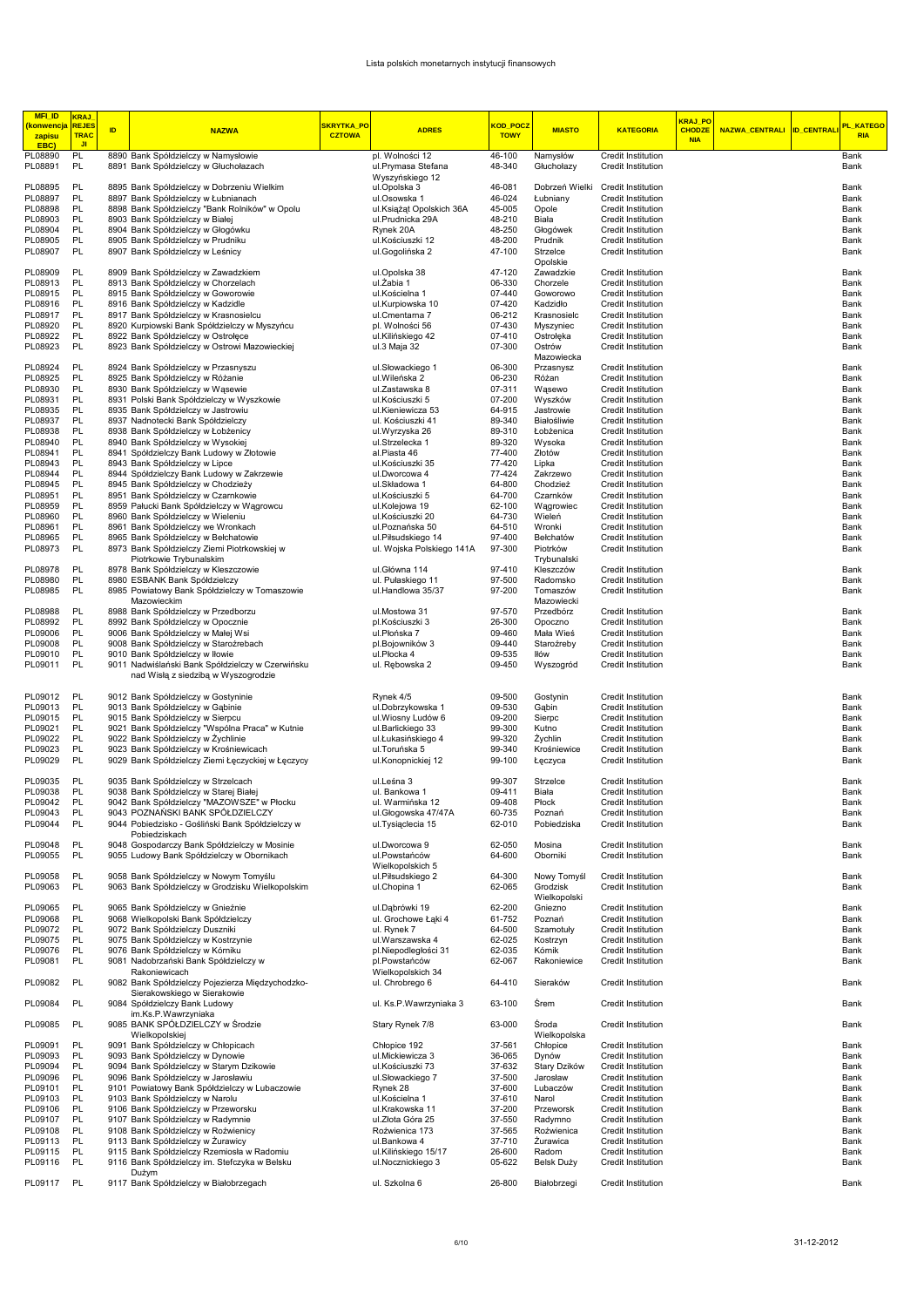| <b>MFI_ID</b><br><mark>(konwencja</mark> | <b>KRAJ</b><br><b>REJES</b> |    |                                                                             | SKRYTKA_PO    |                                      | <mark>KOD_POC2</mark> |                       |                                                 | KRAJ_PO       |                           | <mark>PL_KATEGO</mark> |
|------------------------------------------|-----------------------------|----|-----------------------------------------------------------------------------|---------------|--------------------------------------|-----------------------|-----------------------|-------------------------------------------------|---------------|---------------------------|------------------------|
| zapisu                                   | <b>TRAC</b>                 | ID | <b>NAZWA</b>                                                                | <b>CZTOWA</b> | <b>ADRES</b>                         | <b>TOWY</b>           | <b>MIASTO</b>         | <b>KATEGORIA</b>                                | <b>CHODZE</b> | NAZWA_CENTRALI ID_CENTRAL | <b>RIA</b>             |
| EBC)                                     | JI.                         |    |                                                                             |               |                                      |                       |                       |                                                 | <b>NIA</b>    |                           |                        |
| PL09121                                  | PL                          |    | 9121 Bank Spółdzielczy w Chynowie                                           |               | Chynów 55A                           | 05-650                | Chynów                | Credit Institution                              |               |                           | Bank                   |
| PL09125                                  | PL                          |    | 9125 Bank Spółdzielczy w Głowaczowie                                        |               | ul.Bankowa 1                         | 26-903                | Głowaczów             | <b>Credit Institution</b>                       |               |                           | Bank                   |
| PL09128                                  | PL                          |    | 9128 Bank Spółdzielczy w Grójcu                                             |               | ul.Jatkowa 3                         | 05-600                | Grójec                | <b>Credit Institution</b>                       |               |                           | Bank                   |
| PL09129<br>PL09130                       | PL<br>PL                    |    | 9129 Bank Spółdzielczy w lłży<br>9130 Bank Spółdzielczy w Jasieńcu          |               | Rynek 1                              | 27-100<br>05-604      | Iłża<br>Jasieniec     | <b>Credit Institution</b><br>Credit Institution |               |                           | Bank<br>Bank           |
| PL09132                                  | PL                          |    | 9132 Południowo-Mazowiecki Bank Spółdzielczy w                              |               | ul.Warecka 44<br>ul. Warecka 7       | 26-660                | Jedlińsk              | Credit Institution                              |               |                           | Bank                   |
|                                          |                             |    | Jedlińsku                                                                   |               |                                      |                       |                       |                                                 |               |                           |                        |
| PL09135                                  | <b>PL</b>                   |    | 9135 Bank Spółdzielczy w Lipsku                                             |               | ul.Sandomierska 8                    | 27-300                | Lipsko                | Credit Institution                              |               |                           | Bank                   |
| PL09141                                  | PL                          |    | 9141 Bank Spółdzielczy w Pionkach                                           |               | pl.Konstytucji 3 Maja 4              | 26-670                | Pionki                | Credit Institution                              |               |                           | Bank                   |
| PL09145                                  | PL                          |    | 9145 Bank Spółdzielczy w Przysusze                                          |               | ul.Grodzka 3                         | 26-400                | Przysucha             | Credit Institution                              |               |                           | Bank                   |
| PL09147                                  | PL                          |    | 9147 Bank Spółdzielczy w Radomiu                                            |               | ul.Czachowskiego 21A                 | 26-600                | Radom                 | <b>Credit Institution</b>                       |               |                           | Bank                   |
| PL09150                                  | PL                          |    | 9150 Bank Spółdzielczy w Skaryszewie                                        |               | ul. Zeromskiego 7A                   | 26-640                | Skaryszew             | Credit Institution                              |               |                           | Bank                   |
| PL09154                                  | PL<br>PL                    |    | 9154 Bank Spółdzielczy w Warce<br>9157 Bank Spółdzielczy w Zwoleniu         |               | ul.Warszawska 5                      | 05-660                | Warka                 | Credit Institution                              |               |                           | Bank                   |
| PL09157<br>PL09158                       | PL                          |    | 9158 Bank Spółdzielczy w Błażowej                                           |               | al. Jana Pawła II 25<br>ul.Bankowa 2 | 26-700<br>36-030      | Zwoleń<br>Błażowa     | Credit Institution<br>Credit Institution        |               |                           | Bank<br>Bank           |
| PL09159                                  | PL                          |    | 9159 Bank Spółdzielczy w Głogowie Małopolskim                               |               | Rynek 23                             | 36-060                | Głogów                | Credit Institution                              |               |                           | Bank                   |
|                                          |                             |    |                                                                             |               |                                      |                       | Małopolski            |                                                 |               |                           |                        |
| PL09161                                  | PL                          |    | 9161 Bank Spółdzielczy w Lubeni                                             |               | Lubenia 142                          | 36-042                | Lubenia               | <b>Credit Institution</b>                       |               |                           | Bank                   |
| PL09162                                  | PL                          |    | 9162 Bank Spółdzielczy w Rzeszowie                                          |               | ul.Płk.Lisa Kuli 16                  | 35-025                | Rzeszów               | Credit Institution                              |               |                           | Bank                   |
| PL09163                                  | PL                          |    | 9163 Bank Spółdzielczy w Niechobrzu                                         |               | Niechobrz 118                        | 36-047                | Niechobrz             | <b>Credit Institution</b>                       |               |                           | Bank                   |
| PL09164                                  | PL                          |    | 9164 Bank Spółdzielczy w Tyczynie                                           |               | ul.Mickiewicza 6                     | 36-020                | Tyczyn                | <b>Credit Institution</b>                       |               |                           | Bank                   |
| PL09168                                  | PL                          |    | 9168 Bank Spółdzielczy w Strzyżowie                                         |               | ul.Słowackiego 36                    | 38-100                | Strzyżów              | Credit Institution                              |               |                           | Bank                   |
| PL09170<br>PL09171                       | PL<br>PL                    |    | 9170 Bank Spółdzielczy w Kamieniu<br>9171 Bank Spółdzielczy w Ropczycach    |               | Kamień 297<br>Rynek 13               | 36-053<br>39-100      | Kamień                | Credit Institution<br>Credit Institution        |               |                           | Bank<br>Bank           |
| PL09172                                  | PL                          |    | 9172 Bank Spółdzielczy w Sędziszowie Młp.                                   |               | ul.3 Maja 18                         | 39-120                | Ropczyce<br>Sędziszów | <b>Credit Institution</b>                       |               |                           | Bank                   |
|                                          |                             |    |                                                                             |               |                                      |                       | Małopolski            |                                                 |               |                           |                        |
| PL09173                                  | PL                          |    | 9173 Bank Spółdzielczy w Wielopolu Skrzyńskim                               |               | Rynek 196                            | 39-110                | Wielopole             | Credit Institution                              |               |                           | Bank                   |
|                                          |                             |    |                                                                             |               |                                      |                       | Skrzyńskie            |                                                 |               |                           |                        |
| PL09175                                  | PL                          |    | 9175 Bank Spółdzielczy w Żołyni                                             |               | ul.Kmiecie 1                         | 37-110                | Żołynia               | <b>Credit Institution</b>                       |               |                           | Bank                   |
| PL09176                                  | PL                          |    | 9176 EXPRESS BANK SPÓŁDZIELCZY                                              |               | ul.Krakowska 12B/1A                  | 35-111                | Rzeszów               | Credit Institution                              |               |                           | Bank                   |
| PL09177                                  | PL                          |    | 9177 Bank Spółdzielczy w Łańcucie                                           |               | ul.Mickiewicza 4                     | 37-100                | Łańcut                | <b>Credit Institution</b>                       |               |                           | Bank                   |
| PL09180                                  | PL                          |    | 9180 Bank Spółdzielczy w Kolbuszowej                                        |               | ul.Kościuszki 22                     | 36-100                | Kolbuszowa            | <b>Credit Institution</b>                       |               |                           | Bank                   |
| PL09182                                  | PL                          |    | 9182 Bank Spółdzielczy w Sokołowie Małopolskim                              |               | Rynek 4                              | 36-050                | Sokołów<br>Małopolski | <b>Credit Institution</b>                       |               |                           | Bank                   |
| PL09183                                  | <b>PL</b>                   |    | 9183 Bank Spółdzielczy w Mielcu                                             |               | ul.Lwowska 2                         | 39-300                | Mielec                | <b>Credit Institution</b>                       |               |                           | Bank                   |
| PL09184                                  | PL                          |    | 9184 Bank Spółdzielczy w Przecławiu                                         |               | ul.Krótka 2                          | 39-320                | Przecław              | Credit Institution                              |               |                           | Bank                   |
| PL09187                                  | PL                          |    | 9187 Bank Spółdzielczy w Leżajsku                                           |               | ul.Mickiewicza 38                    | 37-300                | Leżajsk               | Credit Institution                              |               |                           | Bank                   |
| PL09191                                  | PL                          |    | 9191 Bank Spółdzielczy w Jasionce                                           |               | Jasionka 71A                         | 36-002                | Jasionka              | <b>Credit Institution</b>                       |               |                           | Bank                   |
| PL09193                                  | PL                          |    | 9193 Bank Spółdzielczy w Mokobodach                                         |               | ul.Siedlecka 16                      | 08-124                | Mokobody              | Credit Institution                              |               |                           | Bank                   |
| PL09194                                  | PL                          |    | 9194 Bank Spółdzielczy w Siedlcach                                          |               | ul.Pusta 5/9                         | 08-100                | Siedlce               | <b>Credit Institution</b>                       |               |                           | Bank                   |
| PL09197                                  | PL                          |    | 9197 Bank Spółdzielczy w Sobieniach Jeziorach                               |               | Duży Rynek 17                        | 08-443                | Sobienie              | Credit Institution                              |               |                           | Bank                   |
|                                          |                             |    |                                                                             |               |                                      |                       | Jeziory               |                                                 |               |                           |                        |
| PL09198                                  | PL                          |    | 9198 Międzygminny Bank Spółdzielczy w Zbuczynie                             |               | ul. Terespolska 9                    | 08-106                | Zbuczyn               | Credit Institution                              |               |                           | Bank                   |
| PL09202                                  | PL                          |    | 9202 Bank Spółdzielczy w Adamowie                                           |               | ul.Kleeberga 5                       | 21-412                | Adamów                | <b>Credit Institution</b>                       |               |                           | Bank                   |
| PL09203                                  | PL                          |    | 9203 Bank Spółdzielczy w Krzywdzie                                          |               | ul. Łukowska 39                      | 21-470                | Krzywda               | <b>Credit Institution</b>                       |               |                           | Bank                   |
| PL09204                                  | PL                          |    | 9204 Bank Spółdzielczy w Łukowie                                            |               | ul.Chopina 5                         | 21-400                | Łuków                 | <b>Credit Institution</b>                       |               |                           | Bank                   |
| PL09206                                  | PL                          |    | 9206 Bank Spółdzielczy w Trzebieszowie                                      |               | Trzebieszów 33                       | 21-404                | Trzebieszów           | Credit Institution                              |               |                           | Bank                   |
| PL09210                                  | PL                          |    | 9210 Bank Spółdzielczy w Garwolinie                                         |               | ul.Kościuszki 24                     | 08-400                | Garwolin              | <b>Credit Institution</b>                       |               |                           | Bank                   |
| PL09217                                  | PL                          |    | 9217 Bank Spółdzielczy w Łaskarzewie                                        |               | Duży Rynek 31                        | 08-450                | Łaskarzew             | Credit Institution                              |               |                           | Bank                   |
| PL09221                                  | PL                          |    | 9221 Powiatowy Bank Spółdzielczy w Sokołowie                                |               | ul. Wolności 48                      | 08-300                | Sokołów               | Credit Institution                              |               |                           | Bank                   |
|                                          |                             |    | Podlaskim                                                                   |               |                                      |                       | Podlaski              |                                                 |               |                           |                        |
| PL09224                                  | PL                          |    | 9224 Bank Spółdzielczy w Kałuszynie                                         |               | ul.Warszawska 37                     | 05-310                | Kałuszyn              | <b>Credit Institution</b>                       |               |                           | Bank                   |
| PL09226                                  | PL                          |    | 9226 Bank Spółdzielczy w Mińsku Mazowieckim                                 |               | ul. Piłsudskiego 6                   | 05-300                | Mińsk                 | <b>Credit Institution</b>                       |               |                           | Bank                   |
| PL09227                                  | PL                          |    | 9227 Bank Spółdzielczy w Mrozach                                            |               | ul.Mickiewicza 13                    | 05-320                | Mazowiecki<br>Mrozy   | Credit Institution                              |               |                           | Bank                   |
| PL09233                                  | PL                          |    | 9233 Bank Spółdzielczy w Łochowie                                           |               | al.Pokoju 54                         | 07-130                | Łochów                | Credit Institution                              |               |                           | Bank                   |
| PL09236                                  | PL                          |    | 9236 Powiatowy Bank Spółdzielczy w Węgrowie                                 |               | ul.Gdańska 10                        | 07-100                | Węgrów                | Credit Institution                              |               |                           | Bank                   |
| PL09244                                  | PL                          |    | 9244 Bank Spółdzielczy Ziemi Wieluńskiej                                    |               | ul. Rządowa 2                        | 98-350                | Biała                 | Credit Institution                              |               |                           | Bank                   |
| PL09245                                  | PL                          |    | 9245 Bank Spółdzielczy w Błaszkach                                          |               | pl.Niepodległości 33                 | 98-235                | Błaszki               | <b>Credit Institution</b>                       |               |                           | Bank                   |
| PL09251                                  | PL                          |    | 9251 Nadwarciański Bank Spółdzielczy w                                      |               | ul.Piłsudskiego 21A                  | 98-355                | Działoszyn            | Credit Institution                              |               |                           | Bank                   |
|                                          |                             |    | Działoszynie                                                                |               |                                      |                       |                       |                                                 |               |                           |                        |
| PL09256                                  | PL                          |    | 9256 Rejonowy Bank Spółdzielczy w Lututowie                                 |               | ul.Klonowska 2                       | 98-360                | Lututów               | Credit Institution                              |               |                           | Bank                   |
| PL09263                                  | PL                          |    | 9263 Bank Spółdzielczy w Poddębicach                                        |               | ul.Łódzka 33                         | 99-200                | Poddebice             | Credit Institution                              |               |                           | Bank                   |
| PL09264<br>PL09267                       | PL<br>PL                    |    | 9264 Bank Spółdzielczy w Ruścu<br>9267 Bank Spółdzielczy w Sieradzu         |               | ul. Wieluńska 42<br>ul.Sukiennicza 3 | 97-438<br>98-200      | Rusiec<br>Sieradz     | Credit Institution<br>Credit Institution        |               |                           | Bank<br>Bank           |
| PL09269                                  | PL                          |    | 9269 Bank Spółdzielczy w Szadku                                             |               | ul.Sieradzka 14                      | 98-240                | Szadek                | Credit Institution                              |               |                           | Bank                   |
| PL09270                                  | PL                          |    | 9270 Bank Spółdzielczy w Warcie                                             |               | ul.Klasztorna 1                      | 98-290                | Warta                 | Credit Institution                              |               |                           | Bank                   |
| PL09271                                  | PL                          |    | 9271 Bank Spółdzielczy w Wartkowicach                                       |               | ul.Targowa 12                        | 99-220                | Wartkowice            | <b>Credit Institution</b>                       |               |                           | Bank                   |
| PL09279                                  | PL                          |    | 9279 Ludowy Bank Spółdzielczy w Zduńskiej Woli                              |               | ul.Dąbrowskiego 31                   | 98-220                | Zduńska Wola          | Credit Institution                              |               |                           | Bank                   |
| PL09283                                  | PL                          |    | 9283 Bank Spółdzielczy w Sochaczewie                                        |               | ul.Reymonta 18                       | 96-500                | Sochaczew             | <b>Credit Institution</b>                       |               |                           | Bank                   |
| PL09284                                  | PL                          |    | 9284 Bank Spółdzielczy w Teresinie                                          |               | ul.Szymanowska 14                    | 96-515                | Teresin               | Credit Institution                              |               |                           | Bank                   |
| PL09288                                  | PL                          |    | 9288 Bank Spółdzielczy Ziemi Łowickiej w Łowiczu                            |               | Stary Rynek 18                       | 99-400                | Łowicz                | Credit Institution                              |               |                           | Bank                   |
| PL09291                                  | PL                          |    | 9291 Bank Spółdzielczy w Białej Rawskiej                                    |               | ul. Jana Pawła II 38                 | 96-230                | Biała Rawska          | <b>Credit Institution</b>                       |               |                           | Bank                   |
| PL09297<br>PL09302                       | PL<br>PL                    |    | 9297 Bank Spółdzielczy w Skierniewicach                                     |               | ul.Reymonta 25                       | 96-100<br>96-320      | Skierniewice          | Credit Institution<br><b>Credit Institution</b> |               |                           | Bank                   |
| PL09304                                  | PL                          |    | 9302 Bank Spółdzielczy w Mszczonowie<br>9304 Bank Spółdzielczy w Wiskitkach |               | ul. Warszawska 5<br>ul.Strażacka 1   | 96-315                | Mszczonów<br>Wiskitki | Credit Institution                              |               |                           | Bank<br>Bank           |
| PL09315                                  | PL                          |    | 9315 Bank Spółdzielczy w Ustce                                              |               | ul.Marynarki Polskiej 38             | 76-270                | Ustka                 | Credit Institution                              |               |                           | Bank                   |
| PL09317                                  | PL                          |    | 9317 Bank Spółdzielczy w Sławnie                                            |               | ul.Kopernika 5                       | 76-100                | Sławno                | Credit Institution                              |               |                           | Bank                   |
| PL09321                                  | PL                          |    | 9321 Bank Spółdzielczy w Bytowie                                            |               | ul. Wojska Polskiego 33              | 77-100                | Bytów                 | Credit Institution                              |               |                           | Bank                   |
| PL09324                                  | PL                          |    | 9324 Bank Spółdzielczy w Łebie                                              |               | ul.1 Maja 1B                         | 84-360                | Łeba                  | Credit Institution                              |               |                           | Bank                   |
| PL09326                                  | PL                          |    | 9326 Bank Spółdzielczy w Człuchowie                                         |               | ul.Zamkowa 23                        | 77-300                | Człuchów              | <b>Credit Institution</b>                       |               |                           | Bank                   |
| PL09331                                  | PL                          |    | 9331 Bank Spółdzielczy w Ełku                                               |               | ul.Mickiewicza 15                    | 19-300                | Ełk                   | Credit Institution                              |               |                           | Bank                   |
| PL09334                                  | PL                          |    | 9334 Bank Spółdzielczy w Bargłowie Kościelnym                               |               | ul. Tysiąclecia 6A                   | 16-320                | Bargłów               | Credit Institution                              |               |                           | Bank                   |
| PL09339                                  | PL                          |    | 9339 Bank Spółdzielczy w Olecku                                             |               |                                      | 19-400                | Kościelny<br>Olecko   |                                                 |               |                           |                        |
| PL09343                                  | PL                          |    | 9343 Mazurski Bank Spółdzielczy w Giżycku                                   |               | ul.Cicha 2<br>ul. Wyzwolenia 1       | 11-500                | Giżycko               | Credit Institution<br><b>Credit Institution</b> |               |                           | Bank<br>Bank           |
| PL09348                                  | PL                          |    | 9348 Bank Spółdzielczy w Węgorzewie                                         |               | ul.Pionierów 27                      | 11-600                | Węgorzewo             | Credit Institution                              |               |                           | Bank                   |
| PL09350                                  | PL                          |    | 9350 Bank Spółdzielczy w Mikołajkach                                        |               | ul.Kajki 1                           | 11-730                | Mikołajki             | Credit Institution                              |               |                           | Bank                   |
| PL09351                                  | PL                          |    | 9351 Bank Spółdzielczy w Augustowie                                         |               | ul.3 Maja 13                         | 16-300                | Augustów              | <b>Credit Institution</b>                       |               |                           | Bank                   |
| PL09354                                  | PL                          |    | 9354 Bank Spółdzielczy w Sejnach                                            |               | ul.Marchlewskiego 1                  | 16-500                | Sejny                 | Credit Institution                              |               |                           | Bank                   |
| PL09359                                  | PL                          |    | 9359 Bank Spółdzielczy w Suwałkach                                          |               | ul.Utrata 4                          | 16-400                | Suwałki               | Credit Institution                              |               |                           | Bank                   |
| PL09364                                  | PL                          |    | 9364 Warmińsko-Mazurski Bank Spółdzielczy                                   |               | ul. Gizewiusza 2A                    | 12-200                | Pisz                  | Credit Institution                              |               |                           | Bank                   |
| PL09367                                  | PL                          |    | 9367 Bank Spółdzielczy w Rutce-Tartak                                       |               | ul. Waryńskiego 21                   | 16-400                | Suwałki               | <b>Credit Institution</b>                       |               |                           | Bank                   |
| PL09370                                  | PL                          |    | 9370 Bank Spółdzielczy w Chojnie                                            |               | ul. Wilsona 2                        | 74-500                | Chojna                | Credit Institution                              |               |                           | Bank                   |
| PL09375                                  | PL                          |    | 9375 Bank Spółdzielczy w Goleniowie                                         |               | ul.Konstytucji 3 Maja 20             | 72-100                | Goleniów              | <b>Credit Institution</b>                       |               |                           | Bank                   |
| PL09376                                  | PL<br>PL                    |    | 9376 Bank Spółdzielczy w Gryficach                                          |               | pl.Zwycięstwa 5                      | 72-300                | Gryfice               | Credit Institution                              |               |                           | Bank                   |
| PL09377                                  |                             |    | 9377 Bank Spółdzielczy w Gryfinie                                           |               | ul.Niepodległości 24                 | 74-100                | Gryfino               | Credit Institution                              |               |                           | Bank                   |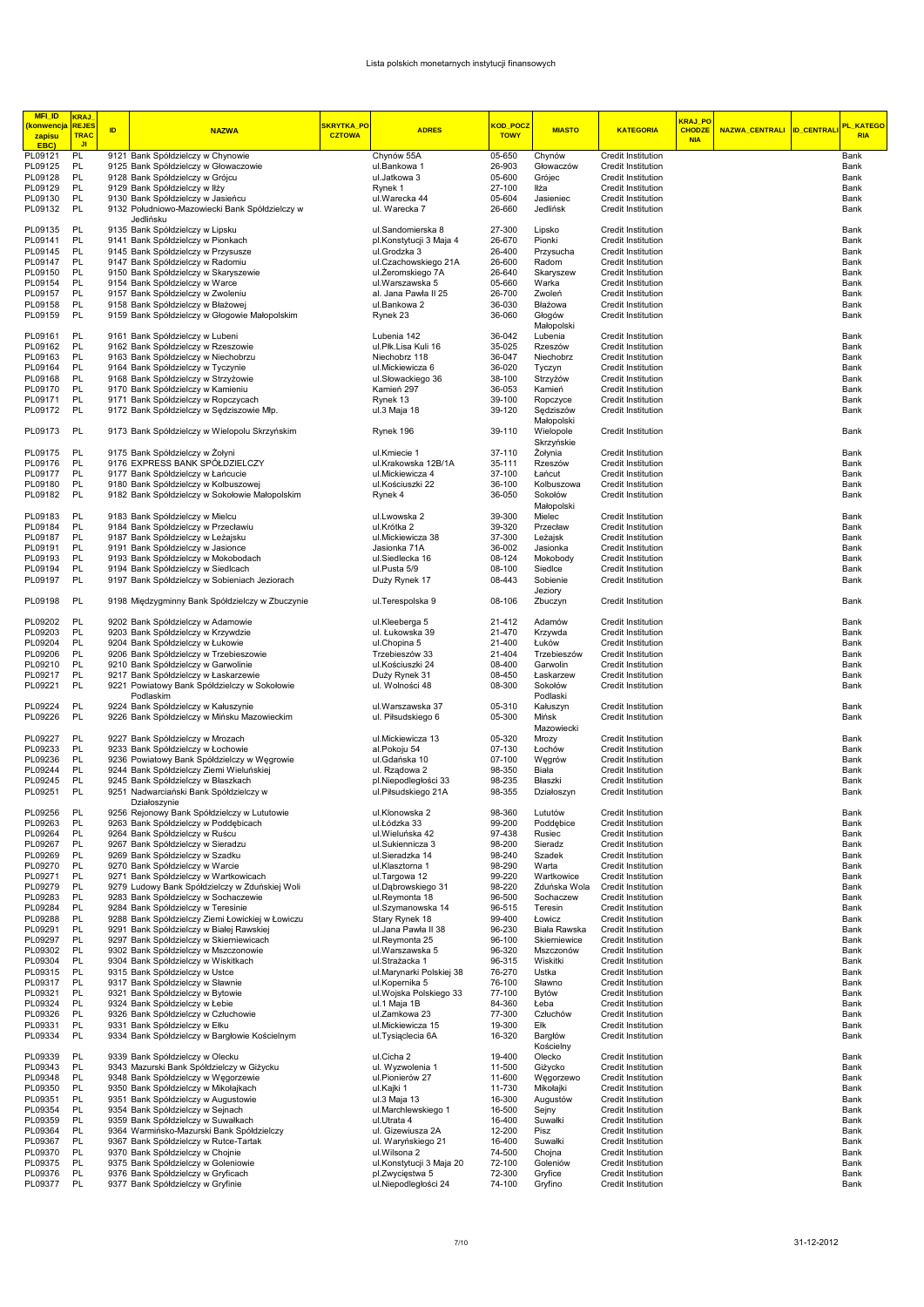| <b>MFI_ID</b><br><b>konwencja</b> | <b>KRAJ</b><br><b>REJES</b> |    |                                                                                              | SKRYTKA_PO    |                                          | <b>KOD POCZ</b>  |                           |                                          | KRAJ PO                     |                            | <b>PL KATEGO</b>    |
|-----------------------------------|-----------------------------|----|----------------------------------------------------------------------------------------------|---------------|------------------------------------------|------------------|---------------------------|------------------------------------------|-----------------------------|----------------------------|---------------------|
| zapisu                            | TRAC                        | ID | <b>NAZWA</b>                                                                                 | <b>CZTOWA</b> | <b>ADRES</b>                             | <b>TOWY</b>      | <b>MIASTO</b>             | <b>KATEGORIA</b>                         | <b>CHODZE</b><br><b>NIA</b> | NAZWA_CENTRALI ID_CENTRALI | <b>RIA</b>          |
| EBC)<br>PL09383                   | J <sub>1</sub><br>PL        |    | 9383 Bank Spółdzielczy w Międzyzdrojach                                                      |               | ul.Swiatowida 19                         | 72-500           | Międzyzdroje              | Credit Institution                       |                             |                            | Bank                |
| PL09387                           | PL                          |    | 9387 Pyrzycko-Stargardzki Bank Spółdzielczy                                                  |               | ul.1 Maja 20                             | 74-200           | Pyrzyce                   | Credit Institution                       |                             |                            | Bank                |
| PL09393                           | PL                          |    | 9393 Bank Spółdzielczy w Wolinie                                                             |               | ul. Swierczewskiego 10                   | 72-510           | Wolin                     | Credit Institution                       |                             |                            | Bank                |
| PL09395<br>PL09396                | PL<br>PL                    |    | 9395 Powiatowy Bank Spółdzielczy w Policach<br>9396 Bank Spółdzielczy Rzemiosła w Szczecinie |               | ul.Piastów 46<br>ul.Jagiellońska 97      | 72-015<br>70-435 | Police<br>Szczecin        | Credit Institution<br>Credit Institution |                             |                            | Bank<br>Bank        |
| PL09407                           | PL                          |    | 9407 Bank Spółdzielczy w Grębowie                                                            |               | ul.Szlachecka 387                        | 39-410           | Grebów                    | Credit Institution                       |                             |                            | Bank                |
| PL09410                           | PL                          |    | 9410 Powiatowy Bank Spółdzielczy w Janowie                                                   |               | ul.Wiejska 3                             | 23-300           | Janów Lubelski            | Credit Institution                       |                             |                            | Bank                |
| PL09423                           | PL                          |    | Lubelskim<br>9423 Bank Spółdzielczy w Ożarowie                                               |               | ul.Długa 14                              | 27-530           | Ożarów                    | Credit Institution                       |                             |                            | Bank                |
| PL09425                           | PL                          |    | 9425 Bank Spółdzielczy w Połańcu                                                             |               | ul. Zapniowska 3                         | 28-230           | Połaniec                  | Credit Institution                       |                             |                            | Bank                |
| PL09429<br>PL09430                | PL<br>PL                    |    | 9429 Bank Spółdzielczy w Sandomierzu                                                         |               | ul.Mariacka 6                            | 27-600<br>37-450 | Sandomierz                | Credit Institution<br>Credit Institution |                             |                            | Bank                |
| PL09431                           | PL                          |    | 9430 Nadsański Bank Spółdzielczy<br>9431 Bank Spółdzielczy w Staszowie                       |               | ul. Okulickiego 56C<br>ul.Kościelna 25   | 28-200           | Stalowa Wola<br>Staszów   | Credit Institution                       |                             |                            | Bank<br>Bank        |
| PL09434                           | PL                          |    | 9434 Bank Spółdzielczy w Tarnobrzegu                                                         |               | ul.Sokola 12                             | 39-400           | Tarnobrzeg                | Credit Institution                       |                             |                            | Bank                |
| PL09439                           | PL                          |    | 9439 Bank Spółdzielczy w Zaleszanach                                                         |               | pl. Tadeusza Kościuszki 1                | 37-415           | Zaleszany                 | Credit Institution                       |                             |                            | Bank                |
| PL09453<br>PL09462                | PL<br>PL                    |    | 9453 Bank Spółdzielczy w Brzesku<br>9462 Bank Spółdzielczy w Dąbrowie Tarnowskiej            |               | ul.Kościuszki 3<br>ul.Jaqiellońska 1A    | 32-800<br>33-200 | Brzesko<br>Dąbrowa        | Credit Institution<br>Credit Institution |                             |                            | Bank<br>Bank        |
|                                   |                             |    |                                                                                              |               |                                          |                  | Tarnowska                 |                                          |                             |                            |                     |
| PL09464<br>PL09475                | PL<br>PL                    |    | 9464 Bank Spółdzielczy w Szczucinie<br>9475 Bank Spółdzielczy w Dębicy                       |               | ul. Dr Rudnickiego 5<br>ul.Rzeszowska 14 | 33-230<br>39-200 | Szczucin<br>Debica        | Credit Institution<br>Credit Institution |                             |                            | Bank<br>Bank        |
| PL09477                           | PL                          |    | 9477 Bank Spółdzielczy w Pilźnie                                                             |               | ul.Grodzka 2                             | 39-220           | Pilzno                    | Credit Institution                       |                             |                            | Bank                |
| PL09478                           | PL                          |    | 9478 Bank Spółdzielczy w Żyrakowie                                                           |               | Żyraków 173 C                            | 39-204           | Żyraków                   | Credit Institution                       |                             |                            | Bank                |
| PL09479                           | PL                          |    | 9479 Bank Spółdzielczy w Radomyślu Wielkim                                                   |               | ul.Krótka 2                              | 39-310           | Radomyśl<br>Wielki        | Credit Institution                       |                             |                            | Bank                |
| PL09484                           | PL                          |    | 9484 Bank Spółdzielczy w Brodnicy                                                            |               | ul.Kamionka 27                           | 87-300           | Brodnica                  | Credit Institution                       |                             |                            | Bank                |
| PL09486                           | PL                          |    | 9486 Bank Spółdzielczy w Chełmnie                                                            |               | ul.Dworcowa 5                            | 86-200           | Chełmno                   | Credit Institution                       |                             |                            | Bank                |
| PL09489<br>PL09491                | PL<br>PL                    |    | 9489 Bank Spółdzielczy w Golubiu - Dobrzyniu<br>9491 Bank Spółdzielczy w Grebocinie          |               | Rynek 34<br>ul.Lubicka 2                 | 87-400<br>87-122 | Golub-Dobrzyń<br>Grebocin | Credit Institution<br>Credit Institution |                             |                            | Bank<br>Bank        |
| PL09496                           | PL                          |    | 9496 Bank Spółdzielczy w Kowalewie Pomorskim                                                 |               | ul.23 Stycznia 14                        | 87-410           | Kowalewo                  | Credit Institution                       |                             |                            | Bank                |
|                                   |                             |    |                                                                                              |               |                                          |                  | Pomorskie                 |                                          |                             |                            |                     |
| PL09500<br>PL09511                | PL<br>PL                    |    | 9500 Bank Spółdzielczy w Łasinie<br>9511 Bank Spółdzielczy w Toruniu                         |               | ul.Odrodzenia Polski 5<br>ul.Lelewela 33 | 86-320<br>87-100 | Łasin<br>Toruń            | Credit Institution<br>Credit Institution |                             |                            | Bank<br>Bank        |
| PL09523                           | PL                          |    | 9523 Bank Spółdzielczy w Kłodzku                                                             |               | pl.Chrobrego 4                           | 57-300           | Kłodzko                   | Credit Institution                       |                             |                            | Bank                |
| PL09527                           | PL                          |    | 9527 Bank Spółdzielczy w Dzierżoniowie                                                       |               | ul.Daszyńskiego 24                       | 58-200           | Dzierżoniów               | Credit Institution                       |                             |                            | Bank                |
| PL09531<br>PL09533                | PL<br>PL                    |    | 9531 Bank Spółdzielczy w Świdnicy<br>9533 Bank Spółdzielczy w Ząbkowicach Śląskich           |               | ul.Długa 9<br>Rynek 10                   | 58-100<br>57-200 | Swidnica<br>Ząbkowice     | Credit Institution<br>Credit Institution |                             |                            | Bank<br>Bank        |
|                                   |                             |    |                                                                                              |               |                                          |                  | Slaskie                   |                                          |                             |                            |                     |
| PL09536                           | PL                          |    | 9536 Gospodarczy Bank Spółdzielczy Radków z/s w                                              |               | ul. Radkowska 4                          | 57-402           | Nowa Ruda                 | Credit Institution                       |                             |                            | Bank                |
| PL09537                           | PL                          |    | Nowei Rudzie<br>9537 Kujawski Bank Spółdzielczy w Aleksandrowie                              |               | ul.Chopina 3                             | 87-700           | Aleksandrów               | Credit Institution                       |                             |                            | Bank                |
|                                   |                             |    | Kujawskim                                                                                    |               |                                          |                  | Kujawski                  |                                          |                             |                            |                     |
| PL09542                           | PL                          |    | 9542 Bank Spółdzielczy w Lipnie                                                              |               | ul.Mickiewicza 30A                       | 87-600           | Lipno                     | Credit Institution                       |                             |                            | Bank                |
| PL09546<br>PL09549                | PL<br>PL                    |    | 9546 Bank Spółdzielczy w Skępem<br>9549 Bank Spółdzielczy w Radziejowie                      |               | ul.Sierpecka 72<br>ul.Kościuszki 26      | 87-630<br>88-200 | Skępe<br>Radziejów        | Credit Institution<br>Credit Institution |                             |                            | Bank<br>Bank        |
| PL09550                           | PL                          |    | 9550 Kujawsko-Dobrzyński Bank Spółdzielczy                                                   |               | ul. Zabia 6                              | 87-800           | Włocławek                 | Credit Institution                       |                             |                            | Bank                |
| PL09551                           | PL                          |    | 9551 Bank Spółdzielczy w Piotrkowie Kujawskim                                                |               | ul.Poznańska 13                          | 88-230           | Piotrków                  | Credit Institution                       |                             |                            | Bank                |
| PL09557                           | PL                          |    | 9557 Bank Spółdzielczy w Kowalu                                                              |               | ul.J.Piłsudskiego 42                     | 87-820           | Kujawski<br>Kowal         | Credit Institution                       |                             |                            | Bank                |
| PL09559                           | PL                          |    | 9559 Bank Spółdzielczy w Lubrańcu                                                            |               | ul.Ogrodowa 7                            | 87-890           | Lubraniec                 | Credit Institution                       |                             |                            | Bank                |
| PL09574                           | PL                          |    | 9574 Bank Spółdzielczy w Kątach Wrocławskich                                                 |               | Rynek 4                                  | 55-080           | Kąty                      | Credit Institution                       |                             |                            | Bank                |
| PL09575                           | PL                          |    | 9575 Bank Spółdzielczy w Kobierzycach                                                        |               | ul.Spółdzielcza 5                        | 55-040           | Wrocławskie<br>Kobierzyce | Credit Institution                       |                             |                            | Bank                |
| PL09582                           | PL                          |    | 9582 Bank Spółdzielczy w Miliczu                                                             |               | ul.Trzebnicka 7                          | 56-300           | Milicz                    | Credit Institution                       |                             |                            | Bank                |
| PL09583                           | PL                          |    | 9583 Bank Spółdzielczy w Obornikach Śląskich                                                 |               | ul.Trzebnicka 3                          | 55-120           |                           | Oborniki Śląskie Credit Institution      |                             |                            | Bank                |
| PL09584                           | PL                          |    | 9584 Bank Spółdzielczy w Oleśnicy                                                            |               | ul.Wrocławska 36                         | 56-400           | Oleśnica                  | Credit Institution                       |                             |                            | Bank                |
| PL09585                           | PL                          |    | 9585 Bank Spółdzielczy w Oławie                                                              |               | ul.Pałacowa 13                           | 55-200           | Oława                     | Credit Institution                       |                             |                            | Bank                |
| PL09588                           | PL                          |    | 9588 Gospodarczy Bank Spółdzielczy w Strzelinie                                              |               | ul. Kościuszki 46                        | 57-100           | Strzelin                  | Credit Institution                       |                             |                            | Bank                |
| PL09589<br>PL09591                | PL<br>PL                    |    | 9589 Bank Spółdzielczy w Środzie Śląskiej<br>9591 Bank Spółdzielczy w Trzebnicy              |               | ul.Wrocławska 2<br>ul.Prusicka 1         | 55-300<br>55-100 | Sroda Sląska<br>Trzebnica | Credit Institution<br>Credit Institution |                             |                            | Bank<br>Bank        |
| PL09598                           | PL                          |    | 9598 Bank Spółdzielczy w Żmigrodzie                                                          |               | ul.Konopnickiej 1/3                      | 55-140           | Żmiaród                   | Credit Institution                       |                             |                            | Bank                |
| PL09602                           | PL                          |    | 9602 Bank Spółdzielczy w Biłgoraju                                                           |               | ul.Pocztowa 3                            | 23-400           | Bilgoraj                  | Credit Institution                       |                             |                            | Bank                |
| PL09603<br>PL09604                | PL<br>PL                    |    | 9603 Bank Spółdzielczy w Dołhobyczowie<br>9604 Bank Spółdzielczy we Frampolu                 |               | ul.Partyzantów 1<br>Rynek 16             | 22-540<br>23-440 | Dołhobyczów<br>Frampol    | Credit Institution<br>Credit Institution |                             |                            | Bank<br>Bank        |
| PL09610                           | PL                          |    | 9610 Bank Spółdzielczy w Izbicy                                                              |               | ul.Gminna 2                              | 22-375           | Izbica                    | Credit Institution                       |                             |                            | Bank                |
| PL09614                           | PL<br>PL                    |    | 9614 Bank Spółdzielczy w Księżpolu<br>9617 Bank Spółdzielczy w Lubyczy Królewskiej           |               | ul.Biłgorajska 10                        | 23-415<br>22-680 | Księżpol                  | Credit Institution                       |                             |                            | Bank                |
| PL09617                           |                             |    |                                                                                              |               | ul.Kolejowa 14                           |                  | Lubycza<br>Królewska      | Credit Institution                       |                             |                            | Bank                |
| PL09619                           | PL                          |    | 9619 Bank Spółdzielczy w Łukowej                                                             |               | Łukowa IV/547                            | 23-412           | Łukowa                    | Credit Institution                       |                             |                            | Bank                |
| PL09620                           | PL                          |    | 9620 Bank Spółdzielczy w Łaszczowie                                                          |               | ul.3 Maja 13<br>Obsza 34A                | 22-650           | Łaszczów                  | Credit Institution                       |                             |                            | Bank                |
| PL09623<br>PL09628                | PL<br>PL                    |    | 9623 Bank Spółdzielczy w Obszy<br>9628 Bank Spółdzielczy w Nieliszu z/s w Stawie             |               | Staw Noakowski 100                       | 23-413<br>22-413 | Obsza<br>Staw             | Credit Institution<br>Credit Institution |                             |                            | Bank<br>Bank        |
|                                   |                             |    | Noakowskim                                                                                   |               |                                          |                  | Noakowski                 |                                          |                             |                            |                     |
| PL09632                           | PL                          |    | 9632 Bank Spółdzielczy w Szczebrzeszynie                                                     |               | pl. T. Kościuszki 31                     | 22-460           | Szczebrzeszyn             | Credit Institution                       |                             |                            | Bank                |
| PL09637<br>PL09639                | PL<br>PL                    |    | 9637 Bank Spółdzielczy w Tarnogrodzie<br>9639 Bank Spółdzielczy w Tomaszowie Lubelskim       |               | ul.Partyzantów 9<br>ul.Orzeszkowej 2     | 23-420<br>22-600 | Tarnogród<br>Tomaszów     | Credit Institution<br>Credit Institution |                             |                            | Bank<br>Bank        |
|                                   |                             |    |                                                                                              |               |                                          |                  | Lubelski                  |                                          |                             |                            |                     |
| PL09642                           | PL                          |    | 9642 Bank Spółdzielczy w Werbkowicach                                                        |               | ul. Zamojska 1/1                         | 22-550           | Werbkowice                | Credit Institution                       |                             |                            | Bank                |
| PL09644<br>PL09649                | PL<br>PL                    |    | 9644 Powiatowy Bank Spółdzielczy w Zamościu<br>9649 Bank Spółdzielczy w Biszczy              |               | ul.Partyzantów 3A<br>Biszcza 72          | 22-400<br>23-425 | Zamość<br>Biszcza         | Credit Institution<br>Credit Institution |                             |                            | Bank<br>Bank        |
| PL09656                           | PL                          |    | 9656 Bank Spółdzielczy w Krośnie Odrzańskim                                                  |               | ul.ZBoWiD 3                              | 66-600           | Krosno                    | Credit Institution                       |                             |                            | Bank                |
|                                   |                             |    |                                                                                              |               |                                          |                  | Odrzańskie                |                                          |                             |                            |                     |
| PL09657<br>PL09658                | PL<br>PL                    |    | 9657 Bank Spółdzielczy w Żaganiu<br>9658 Bank Spółdzielczy w Iłowej                          |               | ul.X-Lecia PL 6/1<br>ul.Kolejowa 4       | 68-100<br>68-120 | Żagań<br>Iłowa            | Credit Institution<br>Credit Institution |                             |                            | Bank<br>Bank        |
| PL09660                           | PL                          |    | 9660 Bank Spółdzielczy w Siedlcu                                                             |               | ul.Zbąszyńska 25                         | 64-212           | Siedlec                   | Credit Institution                       |                             |                            | Bank                |
| PL09672                           | PL                          |    | 9672 Bank Spółdzielczy w Trzebielu                                                           |               | ul.Wrocławska 21<br>ul.Klasztorna 4      | 68-200           | Żary                      | Credit Institution                       |                             |                            | Bank                |
| PL09673<br>PL09674                | PL<br>PL                    |    | 9673 Bank Spółdzielczy w Kożuchowie<br>9674 Bank Spółdzielczy w Nowej Soli                   |               | ul.Bankowa 1                             | 67-120<br>67-100 | Kożuchów<br>Nowa Sól      | Credit Institution<br>Credit Institution |                             |                            | Bank<br>Bank        |
| PL09678                           | PL                          |    | 9678 Bank Spółdzielczy w Grodzisku Mazowieckim                                               |               | ul.Kilińskiego 25                        | 05-825           | Grodzisk                  | Credit Institution                       |                             |                            | Bank                |
|                                   | PL                          |    | 9681 Powiatowy Bank Spółdzielczy we Wrześni                                                  |               | ul.Warszawska 36                         | 62-300           | Mazowiecki<br>Września    |                                          |                             |                            |                     |
| PL09681<br>PL10003                | PL                          |    | 10003 Spółdzielcza Kasa Oszczędnościowo -                                                    |               | ul. Hamernicka 4/1                       | 26-900           | Kozienice                 | Credit Institution<br>Credit Institution |                             |                            | Bank<br><b>SKOK</b> |
|                                   |                             |    | Kredytowa Kozienice                                                                          |               |                                          |                  |                           |                                          |                             |                            |                     |
| PL10005                           | PL                          |    | 10005 Spółdzielcza Kasa Oszczędnościowo -<br>Kredytowa Im. Powstanców Śląskich w             |               | ul. Chrobrego 1 B                        | 47-330           | Zdzieszowice              | Credit Institution                       |                             |                            | <b>SKOK</b>         |
|                                   |                             |    | Zdzieszowicach                                                                               |               |                                          |                  |                           |                                          |                             |                            |                     |
| PL10006                           | PL                          |    | 10006 Spółdzielcza Kasa Oszczędnościowo -<br>Kredytowa "Dziedzice"                           |               | ul. Traugutta 1                          | 43-502           | Czechowice-<br>Dziedzice  | Credit Institution                       |                             |                            | <b>SKOK</b>         |
|                                   |                             |    |                                                                                              |               |                                          |                  |                           |                                          |                             |                            |                     |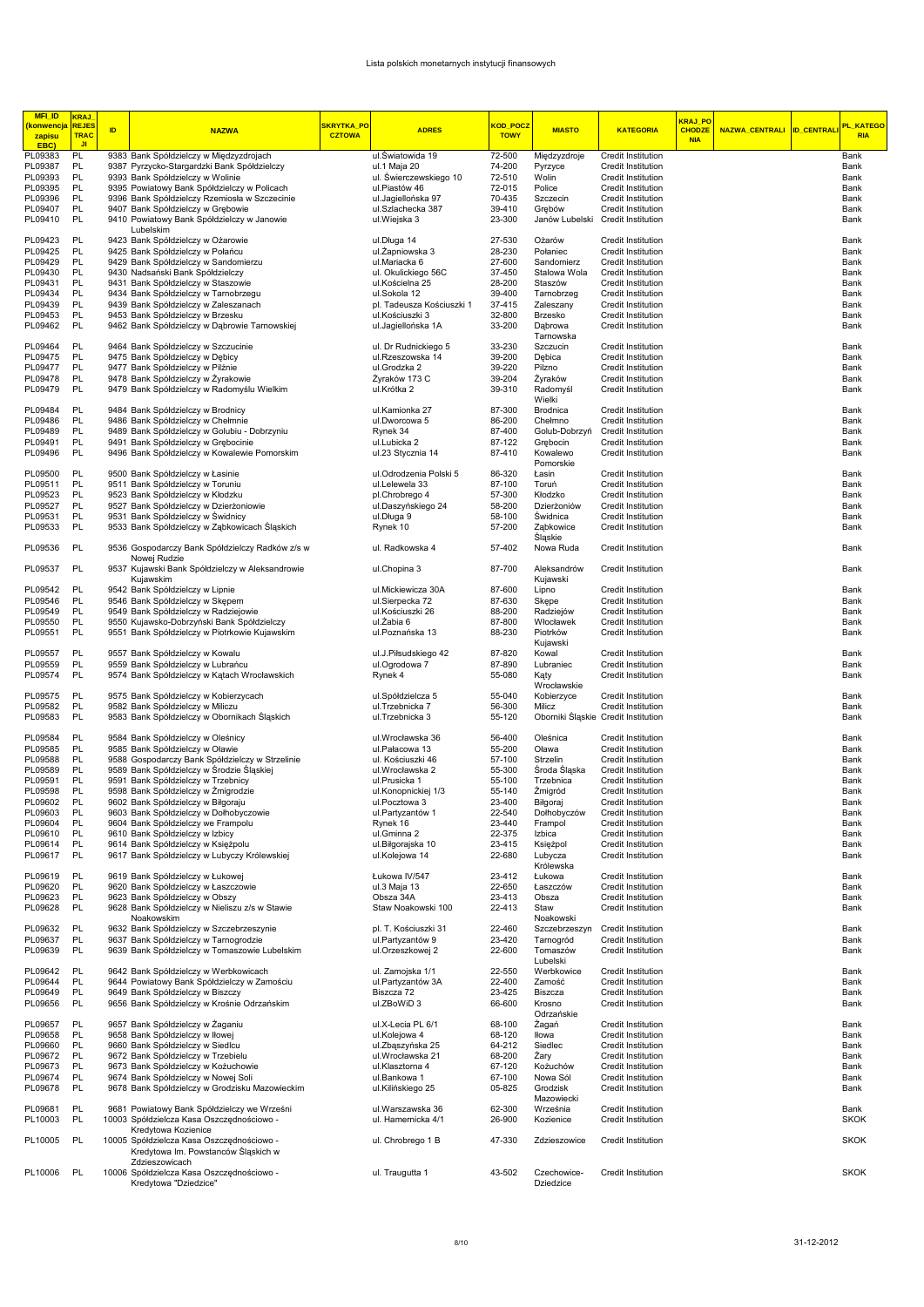| <b>MFI_ID</b><br>konwencja<br>zapisu | <b>KRAJ</b><br><b>REJES</b><br><b>TRAC</b><br>JI. | ID | <b>NAZWA</b>                                                                                            | <mark>SKRYTKA_PO</mark><br><b>CZTOWA</b> | <b>ADRES</b>                           | <mark>KOD_POCZ</mark><br><b>TOWY</b> | <b>MIASTO</b>       | <b>KATEGORIA</b>                         | KRAJ PO<br><b>CHODZE</b><br><b>NIA</b> | NAZWA_CENTRALI ID_CENTRALI | PL KATEGO<br><b>RIA</b>    |
|--------------------------------------|---------------------------------------------------|----|---------------------------------------------------------------------------------------------------------|------------------------------------------|----------------------------------------|--------------------------------------|---------------------|------------------------------------------|----------------------------------------|----------------------------|----------------------------|
| <b>EBC</b><br>PL10011                | PL                                                |    | 10011 Spółdzielcza Kasa Oszczędnościowo -<br>Kredytowa im. Stanisława Adamskiego w                      |                                          | ul. Dziewulskiego 12                   | 87-100                               | Toruń               | Credit Institution                       |                                        |                            | <b>SKOK</b>                |
| PL10014                              | PL                                                |    | Toruniu<br>10014 Spółdzielcza Kasa Oszczędnościowo -                                                    |                                          | ul. Fabryczna 1                        | 66-470                               | Kostrzyn            | Credit Institution                       |                                        |                            | <b>SKOK</b>                |
| PL10018                              | PL                                                |    | Kredytowa w Kostrzynie N. Odrą<br>10018 Spółdzielcza Kasa Oszczędnościowo -                             |                                          | ul. Gwarków 2                          | 43-600                               | N/Odra<br>Jaworzno  | Credit Institution                       |                                        |                            | <b>SKOK</b>                |
| PL10021                              | PL                                                |    | Kredytowa "Jaworzno"<br>10021 Spółdzielcza Kasa Oszczędnościowo -                                       |                                          | ul. Pocztowa 14                        | 41-408                               | Mysłowice           | Credit Institution                       |                                        |                            | <b>SKOK</b>                |
| PL10024                              | PL                                                |    | Kredytowa "Wesoła"<br>10024 Powszechna Spółdzielcza Kasa                                                |                                          | ul. 1 Maja 7                           | 44-190                               | Knurów              | Credit Institution                       |                                        |                            | <b>SKOK</b>                |
| PL10026                              | PL                                                |    | Oszczędnościowo - Kredytowa w Knurowie<br>10026 Spółdzielcza Kasa Oszczędnościowo -                     |                                          | ul. Gen. Grota Roweckiego              | 80-108                               | Gdańsk              | Credit Institution                       |                                        |                            | <b>SKOK</b>                |
| PL10034                              | PL                                                |    | Kredytowa "Wybrzeże"<br>10034 Spółdzielcza Kasa Oszczędnościowo -                                       |                                          | 12<br>ul. Raciborskiego 1 C            | 80-215                               | Gdańsk              | Credit Institution                       |                                        |                            | <b>SKOK</b>                |
| PL10037                              | PL                                                |    | Kredytowa "Rafineria"<br>10037 Spółdzielcza Kasa Oszczędnościowo -                                      |                                          | ul. 3-go Maja 44                       | 44-230                               | Czerwionka          | Credit Institution                       |                                        |                            | <b>SKOK</b>                |
| PL10039                              | PL                                                |    | Kredytowa Ziemi Rybnickiej<br>10039 Spółdzielcza Kasa Oszczędnościowo -                                 |                                          | ul. Samsonowicza 5                     | 40-749                               | Katowice            | Credit Institution                       |                                        |                            | <b>SKOK</b>                |
| PL10041                              | PL                                                |    | Kredytowa "Boże Dary" w Katowicach<br>10041 Spółdzielcza Kasa Oszczędnościowo -                         |                                          | ul. Kwiatkowskiego 1                   | 37-450                               | Stalowa Wola        | Credit Institution                       |                                        |                            | <b>SKOK</b>                |
| PL10042                              | PL                                                |    | Kredytowa Małopolska<br>10042 Spółdzielcza Kasa Oszczędnościowo -                                       |                                          | ul. Braci Wieniawskich 5 B             | 20-844                               | Lublin              | Credit Institution                       |                                        |                            | <b>SKOK</b>                |
| PL10046                              | PL                                                |    | Kredytowa im. Unii Lubelskiej w Lublinie<br>10046 Spółdzielcza Kasa Oszczędnościowo -                   |                                          | ul. Gdyńska 54                         | 60-960                               | Poznań              | Credit Institution                       |                                        |                            | <b>SKOK</b>                |
| PL10048                              | PL                                                |    | Kredytowa "Poznaniak"<br>10048 Spółdzielcza Kasa Oszczędnościowo -                                      |                                          | ul. Edmunda Kokota 169                 | 41-711                               | Ruda Śląska         | Credit Institution                       |                                        |                            | <b>SKOK</b>                |
| PL10052                              | - PL                                              |    | Kredytowa "Sląsk"<br>10052 Spółdzielcza Kasa Oszczędnościowo -                                          |                                          | Al. 1000-Lecia Państwa                 | 24-110                               | Puławy              | Credit Institution                       |                                        |                            | <b>SKOK</b>                |
| PL10056                              | - PL                                              |    | Kredytowa "Wisła" w Puławach<br>10056 Spółdzielcza Kasa Oszczędnościowo -                               |                                          | Polskiego 13<br>ul. Cyniarska 11       | 43-300                               | Bielsko-Biała       | Credit Institution                       |                                        |                            | <b>SKOK</b>                |
| PL10057                              | PL                                                |    | Kredytowa "Beskidy" w Bielsku Białej<br>10057 Spółdzielcza Kasa Oszczędnościowo -                       |                                          | ul. Korotyńskiego 26 A                 | 02-123                               | Warszawa            | Credit Institution                       |                                        |                            | <b>SKOK</b>                |
| PL10059                              | PL                                                |    | Kredytowa Polska<br>10059 Spółdzielcza Kasa Oszczędnościowo -                                           |                                          | ul. 11 Listopada 24                    | 41-300                               | Dabrowa             | Credit Institution                       |                                        |                            | <b>SKOK</b>                |
| PL10061                              | PL                                                |    | Kredytowa "Arka"<br>10061 Spółdzielcza Kasa Oszczędnościowo -                                           |                                          | ul. K. Wallenroda 2 E                  | 20-607                               | Górnicza<br>Lublin  | Credit Institution                       |                                        |                            | <b>SKOK</b>                |
| PL10064                              | PL                                                |    | Kredytowa im. Zygmunta Chmielewskiego<br>10064 Spółdzielcza Kasa Oszczędnościowo -                      |                                          | ul. Bytomska 51                        | 41-940                               |                     | Piekary Śląskie Credit Institution       |                                        |                            | <b>SKOK</b>                |
| PL10065                              | <b>PL</b>                                         |    | Kredytowa "Skarbiec"<br>10065 Spółdzielcza Kasa Oszczędnościowo -                                       |                                          | ul. Bohaterów Starówki                 | 81-455                               | Gdynia              | Credit Institution                       |                                        |                            | <b>SKOK</b>                |
| PL10068                              | PL                                                |    | Kredytowa im. Franciszka Stefczyka<br>10068 Spółdzielcza Kasa Oszczędnościowo -                         |                                          | Warszawskiej 6<br>ul. Zamkowa 10       | 43-178                               | Ornontowice         | Credit Institution                       |                                        |                            | <b>SKOK</b>                |
| PL10079                              | PL                                                |    | Kredytowa im. Mikołaja Kopernika<br>10079 Krakowska Spółdzielcza Kasa                                   |                                          | ul. Ujastek 3                          | 30-969                               | Kraków              | Credit Institution                       |                                        |                            | <b>SKOK</b>                |
| PL10084                              | PL                                                |    | Oszczędnościowo - Kredytowa<br>10084 Lubuska Spółdzielcza Kasa Oszczędnościowo -                        |                                          | ul. Francuska 2 A                      | 65-941                               | Zielona Góra        | Credit Institution                       |                                        |                            | <b>SKOK</b>                |
|                                      |                                                   |    | Kredytowa w Zielonej Górze                                                                              |                                          |                                        |                                      |                     |                                          |                                        |                            |                            |
| PL10089                              | PL                                                |    | 10089 Spółdzielcza Kasa Oszczędnościowo -<br>Kredytowa "Szopienice"                                     |                                          | ul. Wiosny Ludów 1                     | 40-374                               | Katowice            | Credit Institution                       |                                        |                            | <b>SKOK</b>                |
| PL10097                              | <b>PL</b>                                         |    | 10097 Wielkopolska Spółdzielcza Kasa<br>Oszczędnościowo - Kredytowa                                     |                                          | ul. Bułgarska 14                       | 60-321                               | Poznań              | Credit Institution                       |                                        |                            | <b>SKOK</b>                |
| PL10099                              | <b>PL</b>                                         |    | 10099 Spółdzielcza Kasa Oszczędnościowo -<br>Kredytowa "Swidnik"                                        |                                          | ul. Niepodległości 13                  | 21-040                               | Świdnik             | Credit Institution                       |                                        |                            | <b>SKOK</b>                |
| PL10102<br>PL10105                   | PL<br>PL                                          |    | 10102 SKOK Profit Rybnik<br>10105 Spółdzielcza Kasa Oszczędnościowo -                                   |                                          | ul.Kościuszki 64<br>ul. Szypowskiego 1 | 44-200<br>39-460                     | Rybnik<br>Nowa Dęba | Credit Institution<br>Credit Institution |                                        |                            | <b>SKOK</b><br><b>SKOK</b> |
| PL10110                              | PL                                                |    | Kredytowa Przy "Dezamet" S.A.<br>10110 Spółdzielcza Kasa Oszczędnościowo -                              |                                          | ul. Nowokościelna 35                   | 43-100                               | Tychy               | Credit Institution                       |                                        |                            | <b>SKOK</b>                |
| PL10115 PL                           |                                                   |    | Kredytowa Piast<br>10115 Spółdzielcza Kasa Oszczędnościowo -                                            |                                          | ul. Stanisława Moniuszki 16 A 41-902   |                                      | Bytom               | Credit Institution                       |                                        |                            | <b>SKOK</b>                |
| PL10117 PL                           |                                                   |    | Kredytowa "Centrum"<br>10117 Spółdzielcza Kasa Oszczędnościowo -                                        |                                          | ul. Wojkowicka 2                       | 41-250                               | Czeladź             | <b>Credit Institution</b>                |                                        |                            | <b>SKOK</b>                |
| PL10118 PL                           |                                                   |    | Kredytowa "Jowisz"<br>10118 Spółdzielcza Kasa Oszczędnościowo -                                         |                                          | ul. Kwiatkowskiego 8                   | 33-101                               | Tarnów              | Credit Institution                       |                                        |                            | <b>SKOK</b>                |
| PL10119                              | PL                                                |    | Kredytowa im. Eugeniusza Kwiatkowskiego<br>10119 Spółdzielcza Kasa Oszczędnościowo -                    |                                          | Al. Jana Pawła II 196                  | 31-982                               | Kraków              | Credit Institution                       |                                        |                            | <b>SKOK</b>                |
| PL10120 PL                           |                                                   |    | Kredytowa im. Królowej Jadwigi<br>10120 Spółdzielcza Kasa Oszczędnościowo -                             |                                          | Puchaczów                              | 21-013                               | Puchaczów           | Credit Institution                       |                                        |                            | <b>SKOK</b>                |
| PL10138                              | PL                                                |    | Kredytowa "Bogdanka"<br>10138 Spółdzielcza Kasa Oszczędnościowo -                                       |                                          | ul. Świerczyny 3                       | 41-400                               | Mysłowice           | Credit Institution                       |                                        |                            | <b>SKOK</b>                |
| PL10139                              | PL                                                |    | Kredytowa "Mysłowice"<br>10139 Międzyzakładowa Spółdzielcza Kasa                                        |                                          | ul. Roździeńskiego 11                  | 41-308                               | Dąbrowa             | Credit Institution                       |                                        |                            | <b>SKOK</b>                |
|                                      |                                                   |    | Oszczędnościowo - Kredytowa w HPR Dąbrowa<br>Górnicza                                                   |                                          |                                        |                                      | Górnicza            |                                          |                                        |                            |                            |
| PL10143                              | <b>PL</b>                                         |    | 10143 Spółdzielcza Kasa Oszczędnościowo -<br>Kredytowa "Siarkopol" w Tarnobrzegu                        |                                          | ul. Zakładowa 50/45                    | 39-405                               | Tarnobrzeg          | Credit Institution                       |                                        |                            | <b>SKOK</b>                |
| PL10144                              | PL                                                |    | 10144 Zachodniopomorska Spółdzielcza Kasa<br>Oszczędnościowo - Kredytowa                                |                                          | ul. Czorsztyńska 17                    | 71-201                               | Szczecin            | Credit Institution                       |                                        |                            | <b>SKOK</b>                |
| PL10152                              | PL                                                |    | 10152 Bieszczadzka Spółdzielcza Kasa<br>Oszczędnościowo - Kredytowa                                     |                                          | ul. Kościuszki 31                      | 38-500                               | Sanok               | Credit Institution                       |                                        |                            | <b>SKOK</b>                |
| PL10156                              | PL                                                |    | 10156 Spółdzielcza Kasa Oszczędnościowo -<br>Kredytowa "Kujawiak"                                       |                                          | ul. Toruńska 222                       | 87-805                               | Włocławek           | Credit Institution                       |                                        |                            | <b>SKOK</b>                |
| PL10169 PL                           |                                                   |    | 10169 Spółdzielcza Kasa Oszczędnościowo -<br>Kredytowa im. Stefana Kardynała Wyszyńskiego               |                                          | ul. Kościelna 19                       | 62-300                               | Września            | Credit Institution                       |                                        |                            | <b>SKOK</b>                |
| PL10173                              | PL                                                |    | 10173 Spółdzielcza Kasa Oszczędnościowo -                                                               |                                          | ul. Franciszka Walczaka 25 A 66-400    |                                      | Gorzów Wlkp.        | Credit Institution                       |                                        |                            | <b>SKOK</b>                |
| PL10183                              | PL                                                |    | Kredytowa w ZWCH "Stilon" S.A.<br>10183 Rzeszowska Spółdzielcza Kasa                                    |                                          | ul. Szopena 2                          | 35-055                               | Rzeszów             | Credit Institution                       |                                        |                            | <b>SKOK</b>                |
| PL10189                              | PL                                                |    | Oszczędnościowo - Kredytowa im. Biskupa<br>Józefa Sebastiana Pelczara w Rzeszowie                       |                                          |                                        |                                      | Zamość              | Credit Institution                       |                                        |                            | <b>SKOK</b>                |
|                                      |                                                   |    | 10189 Spółdzielcza Kasa Oszczędnościowo -<br>Kredytowa im. Ks. Franciszka Blachnickiego w<br>Zamościu   |                                          | ul. Kolegiacka 16                      | 22-400                               |                     |                                          |                                        |                            |                            |
| PL10190                              | PL                                                |    | 10190 Regionalna Spółdzielcza Kasa<br>Oszczędnościowo - Kredytowa im. Św. Brata                         |                                          | ul. Polska 35                          | 12-100                               | Szczytno            | Credit Institution                       |                                        |                            | <b>SKOK</b>                |
| PL10192                              | PL                                                |    | Alberta w Szczytnie<br>10192 Spółdzielcza Kasa Oszczędnościowo -<br>Kredytowa im. Św. Jana z Kęt w Rumi |                                          | ul. Stoczniowców 23                    | 84-230                               | Rumia               | Credit Institution                       |                                        |                            | <b>SKOK</b>                |